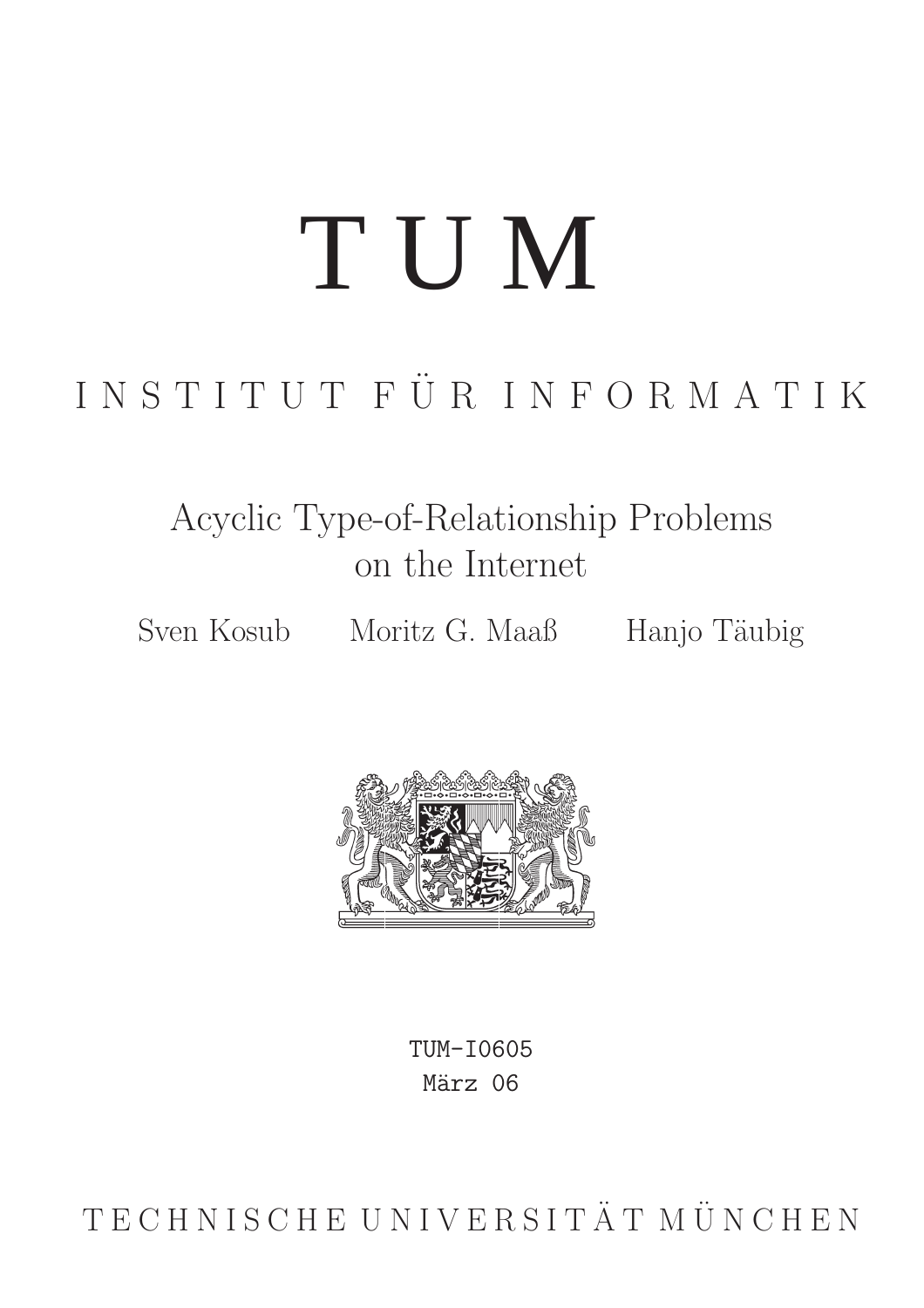TUM-INFO-03-I0605-0/1.-FI Alle Rechte vorbehalten Nachdruck auch auszugsweise verboten

c 2006

Druck: Institut für Informatik der Technischen Universität München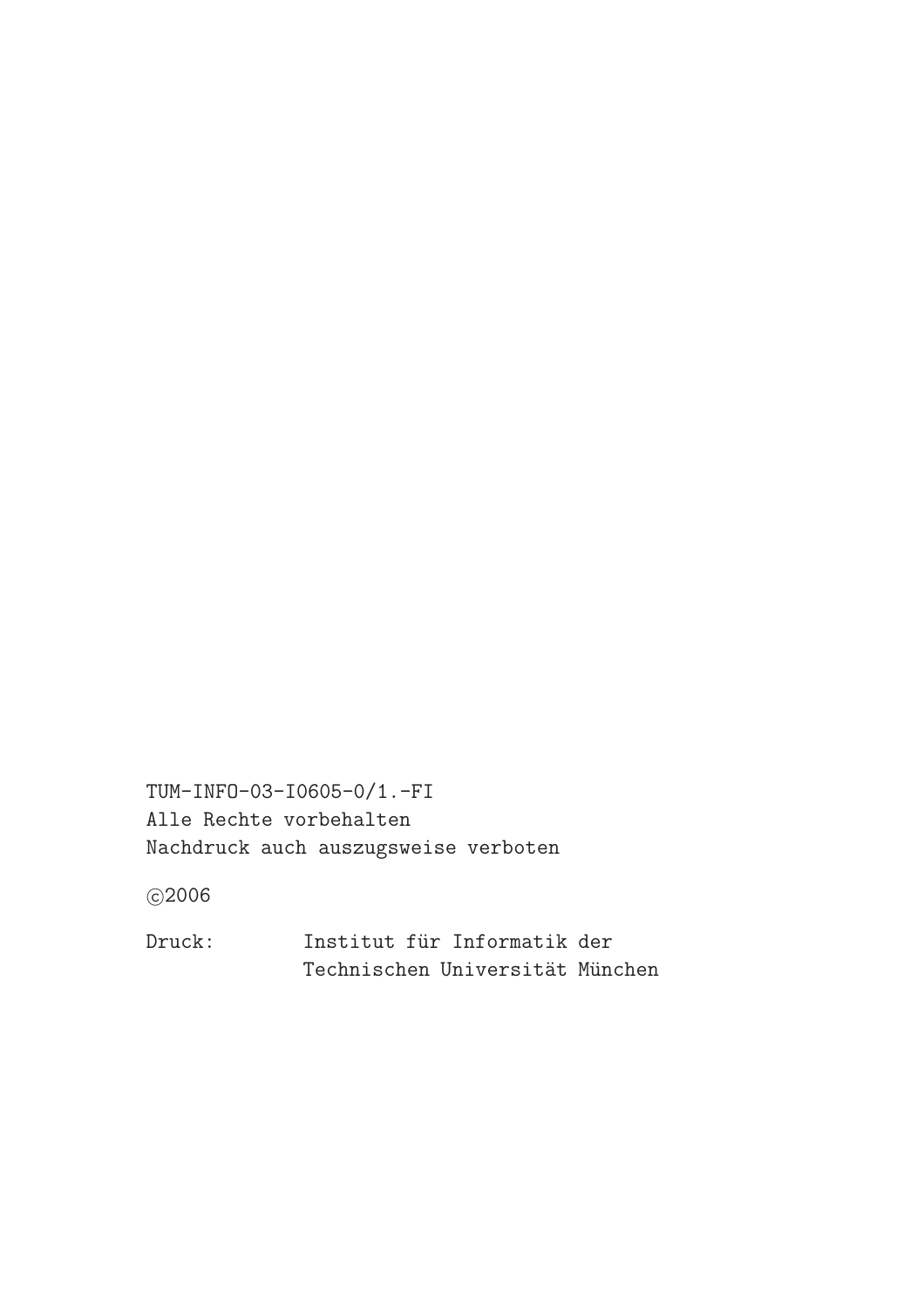# Acyclic Type-of-Relationship Problems on the Internet

 $Sven Kosub^*$  Moritz G. Maaß<sup>†</sup> Hanjo Täubig<sup>‡</sup> Fakultät für Informatik, Technische Universität München, Boltzmannstraße 3, D-85748 Garching, Germany {kosub,maass,taeubig}@in.tum.de

#### Abstract

We contribute to the study of inferring commercial relationships between autonomous systems (AS relationships) from observable BGP routes. We deduce several forbidden patterns of AS relationships that impose a certain type of acyclicity on the AS graph. We investigate algorithms for solving the *acyclic all-paths type-of-relationship* problem, i.e., given a set of AS paths, find an orientation of the edges according to some types of AS relationships such that the oriented AS graph is acyclic (with respect to the forbidden patterns) and all AS paths are valley-free. As possible AS relationships we include customer-to-provider, peer-to-peer, and sibling-to-sibling. Moreover, we examine a number of problem versions parameterized by sets  $K$  and  $U$  where  $K$  is set of edge types available for describing explicite pre-knowledge and U is set of edge types available for completion of partial orientations. A complete complexity classification of all 56 cases (8 type sets for pre-knowledge and 7 type sets for completion) is given. The most relevant practical result is a linear-time algorithm for finding an acyclic and valley-free completion using customer-to-provider relations given any kind of pre-knowledge. Interestingly, if we allow sibling-to-sibling relations for completions then most of the non-trivial inference problems become NP-hard.

### 1 Introduction

Numerous studies (e.g., [17, 21, 16, 20, 28, 22, 11] to name only few) have exposed that, in order to understand the dynamics of Internet inter-domain routing, it is not sufficient to possess deeper knowledge of the AS graph, i.e., the physical-connection topology among autonomous systems (ASs). Rather, most importantly, local routing policies of independent administrative domains and their interplay based on business relations have a critical influence on route (in)stability and routing quality. As business contracts are intentionally considered to be commercial secrets, many researchers have proposed methods to elicite this crucial information indirectly (see, e.g., [12, 26, 5, 9, 6, 30, 7]).

<sup>∗</sup>Supported by Minerva Foundation of Max-Planck-Gesellschaft. Work done in part while visiting The Hebrew University of Jerusalem.

<sup>†</sup>Supported by DFG, grant Ma 870/5-1 (Leibnizpreis Ernst W. Mayr).

<sup>‡</sup>Supported by DFG, grant Ma 870/5-1 (Leibnizpreis Ernst W. Mayr).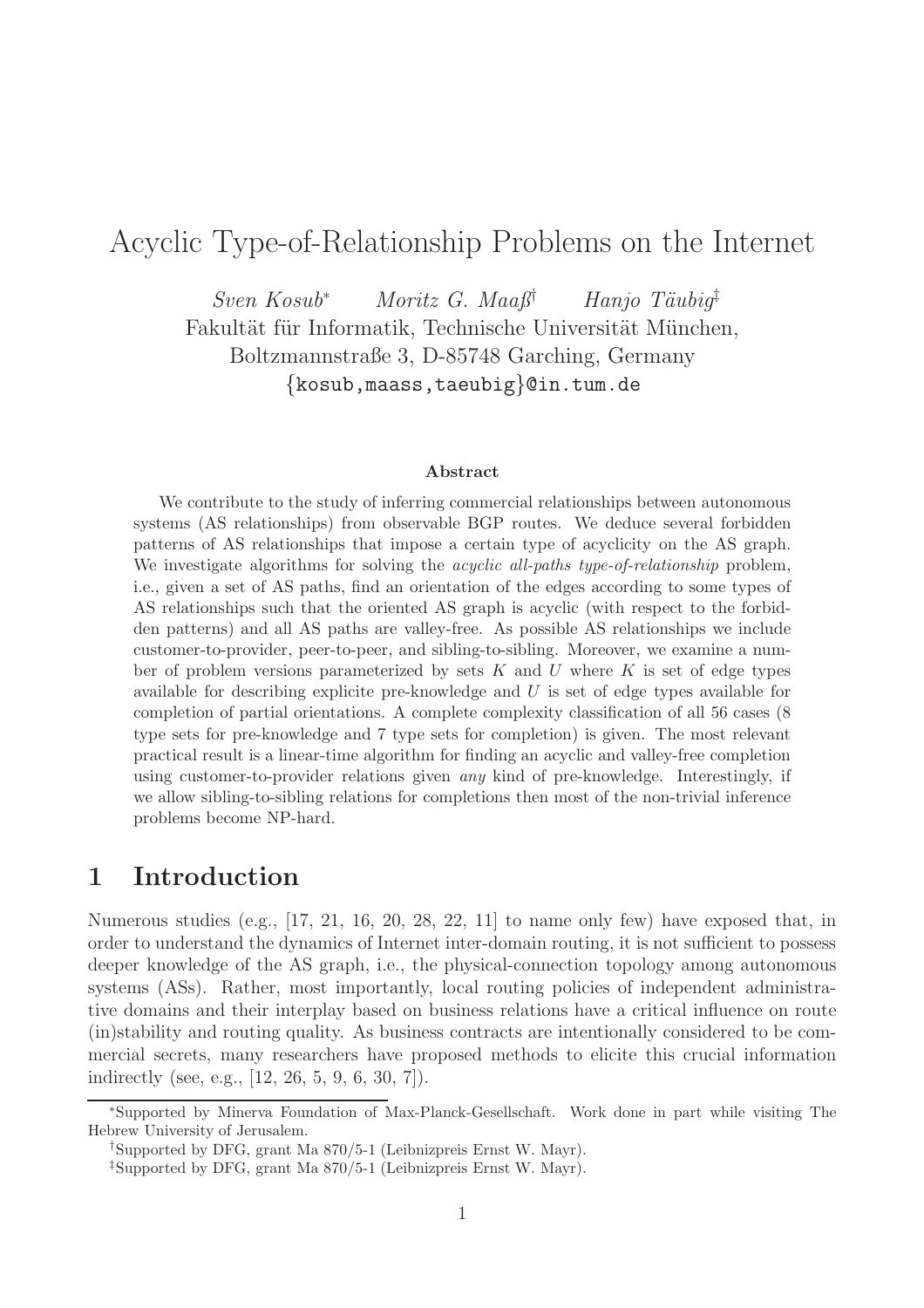In [12], the seminal work on inferring contractual relationships on basis of sets of AS paths observable from BGP updates, heuristic approaches were devised to classify relationships into customer-to-provider, peer-to-peer, and sibling-to-sibling. A key observation is that, under rational economic behavior, AS paths exhibit a regular, so-called valley-free structure, i.e., after traversing a provider-to-customer or peer-to-peer edge, the AS path cannot traverse a customerto-provider or peer-to-peer edge. Thus, each path has some top provider. To identify top providers in AS paths, heuristics follow basically two evident assumptions (see, e.g., [15, 12, 27]):

- A Providers are much larger than customers in terms of infrastructure.
- B The size of an AS is proportional to its degree in the AS graph.

In principle the algorithms in [12] iteratively search for vertices with maximum degree in a given AS path set to identify top providers. This approach has been further elaborated in [26, 30]. Degree-based heuristics are certainly practicable if we are able to get a representative sample of all AS paths of the Internet (see [3] for a critical discussion). But, due to their over-sensitivity to path sets, they have weaknesses in well-defined analytical test situations (such as, e.g., in  $[11, 13]$ .

A purely combinatorial treatment, neither involving A nor B, was done in [5, 9, 6]. There, the authors described a linear-time algorithm solving the all-paths type-of-relationship problem, suggested in [26]: given a path set  $P$ , is there an orientation of the edges (indicating provider-to-customer or customer-to-provider relation) such that all paths of P are valley-free. The algorithm is based on a reduction to 2-SAT which is well-known to be solvable in linear time. In contrast, finding an orientation maximizing the number of valley-free paths is not polynomial-time approximable within factor  $O(n^{1-\epsilon})$  (unless NP = ZPP). Positively, for path lengths at most  $\ell$ , there is a polynomial-time algorithm with approximation ratio  $\frac{\ell+1}{2^{\ell}}$ (sometimes better by semi-definite programming for Max 2-SAT). Though computationally elegant and robust, these algorithms often lead to unrealistic relationships (i.e., well-known global providers appearing as customers of small ASs [7]).

To get closer to reality, several proposals have been made. One of them calls for partialnessto-entireness algorithms [30, 5]. The basic idea is to infer the entire AS relationships from partial information obtainable from data sources other than BGP paths (see, e.g., [25, 30]). Another proposal links degree-based heuristics and combinatorial optimization by considering weighted Max 2-SAT with weights depending on degree gradients [7]. Positive experimental results suggest the fruitfulness of incorporating degree information into a combinatorial setting. Nevertheless, over-sensitivity to path sets when using assumption B is still problematic.

Our contribution also lies in the middle of the heuristic and the combinatorial approaches to the inference problem. Instead of using both assumptions  $A$  and  $B$ , we will only employ assumption  $\bf{A}$  to avoid path-set over-sensitivity. The size rule  $\bf{A}$  (and some similar one's) bears enough information to impose a global structure on oriented AS graphs. In Section 3, we deduce several unrealistic relationship patterns which we will forbid to appear in AS graph orientations. A fundamental pattern of this type is an oriented cycle within the graph, as this would imply that some provider is its own customer. Acyclic orientations are constructed by the degree-based heuristic approach of [12, 26]. In contrast, the 2-SAT-based algorithm generally constructs cycles due to the internal computation of strongly connected components. As an example, Figure 1 shows a path set for which all valley-free orientations impose a cycle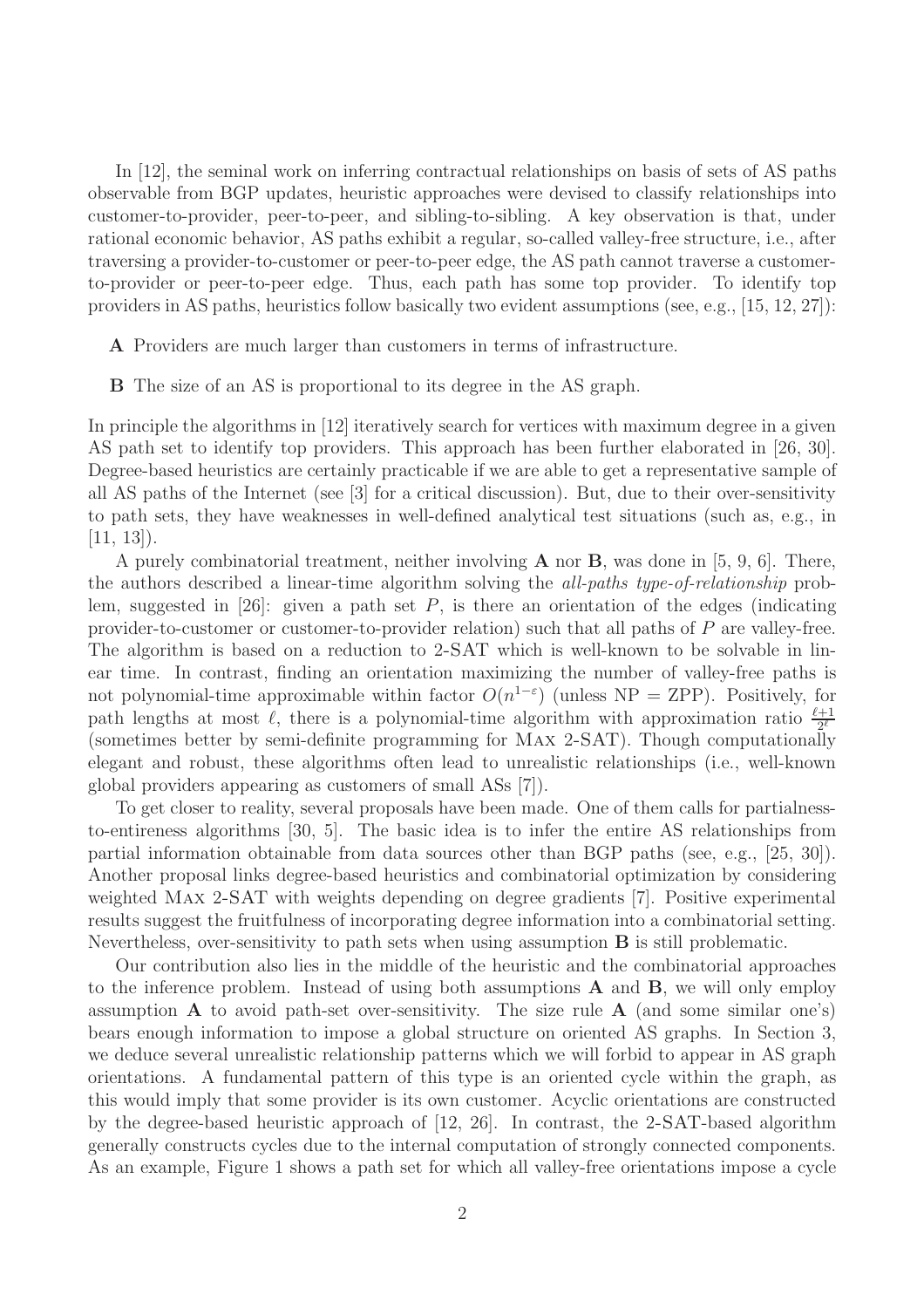

Figure 1: All valley-free orientations for path set  $\{(1, 2, 3), (2, 3, 4), (3, 4, 1), (4, 1, 2)\}.$ 

on the AS graph. However, as a prerequisite for studies related to the Internet topology (see, e.g., [13, 8]), acyclicity is a requirement for realistic AS relationships.

In this paper, we focus on algorithms solving the *acyclic all-paths type-of-relationship* problem (ACYCLIC TOR), i.e., given a path set, find an orientation of the edges according to some types of AS relationships such that the oriented AS graph is acyclic (with respect to our forbidden patterns) and all AS paths are valley-free. As possible AS relationships we include customer-to-provider, peer-to-peer, and sibling-to-sibling. Furthermore, we meet the partialness-to-entireness requirement. We examine a number of versions ACYCLIC TOR  $(K, U)$ where K is the set of edge types available for describing explicite pre-knowledge and U is the set of edge types available for completion of partial orientations. In Section 4, we give a complete complexity classification of all 56 cases (8 type sets for pre-knowledge and 7 type sets for completion). The most relevant practical result is a linear-time algorithm for finding an acyclic and valley-free completion using customer-to-provider relations given any kind of preknowledge. Interestingly, if we allow sibling-to-sibling relations for completions, then most of the non-trivial inference problems become NP-hard.

# 2 An Abstract Model of BGP

We briefly describe a simple, abstract model of inter-domain routing in the Internet using BGP (see, e.g, [29, 24, 17, 12]).

#### 2.1 The Selective Export Rule

The elementary entities in our Internet world are IP adresses, i.e., bit strings of prescribed length. An autonomous system (AS) is a connected group of one or more IP prefixes (i.e., blocks of contiguous IP adresses) run by one or more network operators which has a single and clearly defined routing policy [18]. An AS aims at providing global reachability for its IP adresses. To achieve this goal, ASs having common physical connections exchange routing informations as governed by their own local routing policies. BGP is the de facto standard protocol to manage data traffic between ASs for inter-domain routing as well as for route propagation.

Reachability in the Internet depends on (physical) connectivity and contractual relationships between ASs. The most fundamental binary business relationships are customer-to-provider (where the provider sells routes to the customer), peer-to-peer (where the involved ASs provide special routes to their customers but no transit for each other), and sibling-to-sibling (where both ASs belong to the same administrative domain). More peculiar relationships appear in the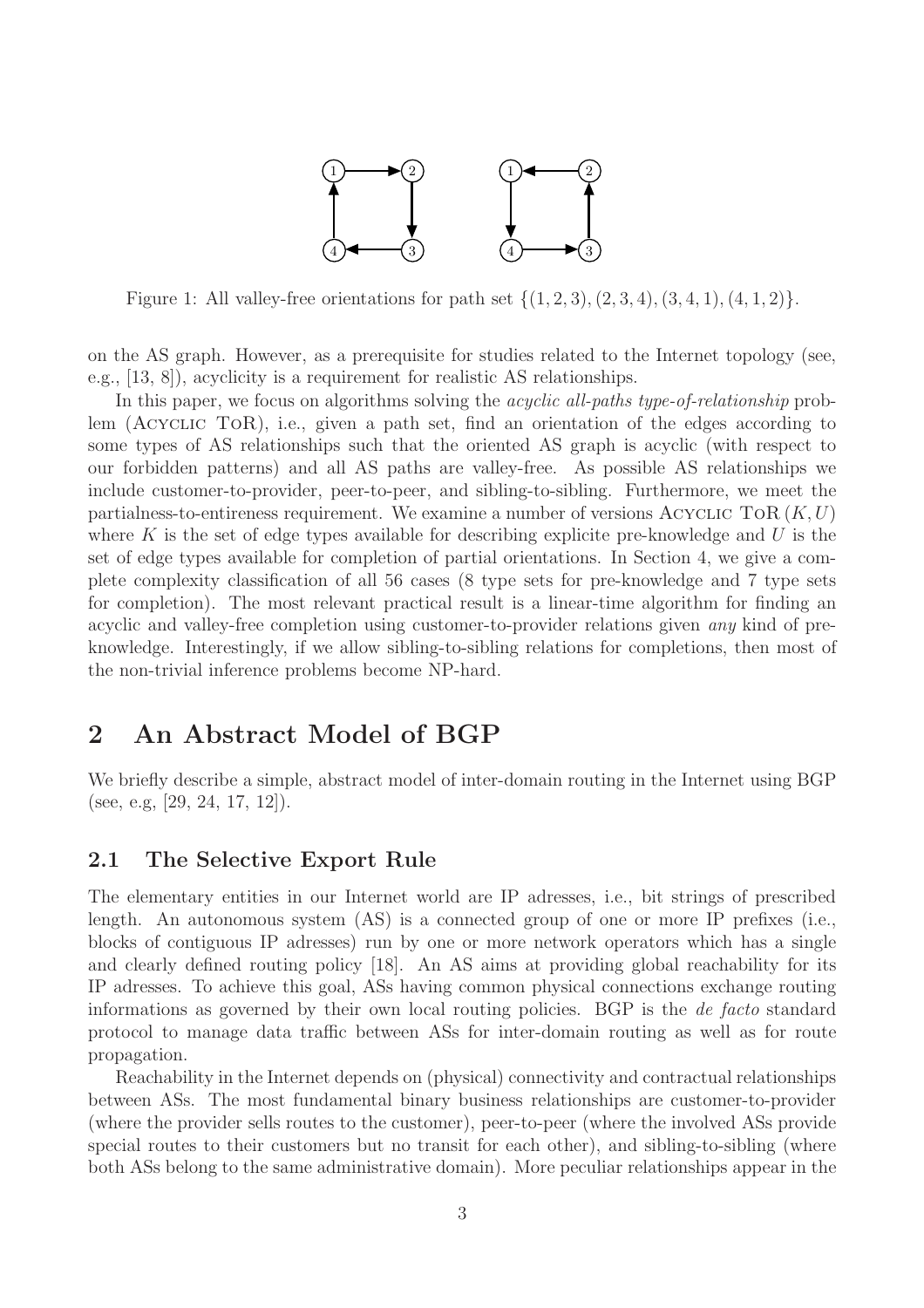| AS $v$ exports to | provider | customer | peer | sibling |
|-------------------|----------|----------|------|---------|
| own routes        | Yes      | Yes      | Yes  | Yes     |
| customer routes   | Yes      | Yes      | Yes  | Yes     |
| provider routes   | Nο       | Yes      | Nο   | Yes     |
| peer routes       | Ν∩       | Yes      | ∖∩   | Yes     |

Figure 2: The Selective Export Rule.

real world (see, e.g., [12]). We restrict ourselves to the three mentioned types of relationships.

More specifically, let V be a set of AS numbers. For any  $v \in V$ , let  $N(v) \subseteq V$  denote the set of its neighbor ASs, i.e., all numbers of ASs sharing a physical connection with  $v$ . The undirected graph  $G = (V, E)$  where  $E = \{ \{u, v\} \mid v \in N(u) \}$  is called a *connectivity graph* (at the AS level) or simply AS graph. Let  $v \in V$  be any AS. According to the business relationship we divide the neighbors of v into the sets Cust(v) of all customers of v,  $Prov(v)$  of all providers of v,  $\text{Sibl}(v)$  of all siblings of v, and  $\text{Peer}(v)$  of all peering partners of v. Some of the sets may be empty. We let  $\text{Sibl}(v)$  contain v as well. Let  $R(v)$  denote the set of all currently *active* AS paths in the BGP routing table of  $v$ , i.e., all AS paths that have been announced from neighboring ASs at a certain time and never been withdrawn. Assumed that there are no misconfigurations of BGP, all AS paths in  $R(v)$  are loopless and not including v. Here, we say that an AS path is loopless whenever between two sibling ASs on the path, no non-sibling AS is passed. Based on the neighborhood classification, we further divide  $R(v)$  into four categories. A loopless AS path  $(u_1, \ldots, u_r) \in R(v)$  is

> a customer route of  $v \iff_{def}$  leftmost  $u_i \notin Sub(v)$  lies in  $Cust(v)$ , a provider route of  $v \iff_{def}$  leftmost  $u_i \notin \text{Sibl}(v)$  lies in Prov $(v)$ , a peer route of  $v \iff_{def}$  leftmost  $u_i \notin Sub(v)$  lies in  $Peer(v)$ , an own route of  $v \iff_{def}$  for all  $1 \leq i \leq r$ ,  $u_i \in \text{Sibl}(v)$ .

Now, typically (at least, recommendably), ASs set up their export policies according to the Selective Export Rule [1, 19, 12] as described in Figure 2. In our simplified model, the receiving AS gets from an AS those (locally preferred) routes destined for it and prolongated with the number of the sending AS as the new leftmost AS number in the path.

#### 2.2 The Valley-Free Path Model

Valley-freeness is a graph-theoretical consequence of the Selective Export Rule. Let  $G = (V, E)$ be an undirected (simple) graph. We assume that  $(u, v) \in E \Leftrightarrow (v, u) \in E$ . A (mixed) orientation  $\varphi$  of G is a mapping from E to T where T denotes set of possible edge-types. For instance, a directed graph is a graph oriented with type set  $T = \{ \leftarrow, \rightarrow \}$ . We consider type sets having the following edge-types and interpretations:

- $\rightarrow$  indicating a customer-to-provider relationship
- $\leftarrow$  indicating a provider-to-customer relationship
- −− indicating a peer-to-peer relationship
- $\leftrightarrow$  indicating a sibling-to-sibling relationship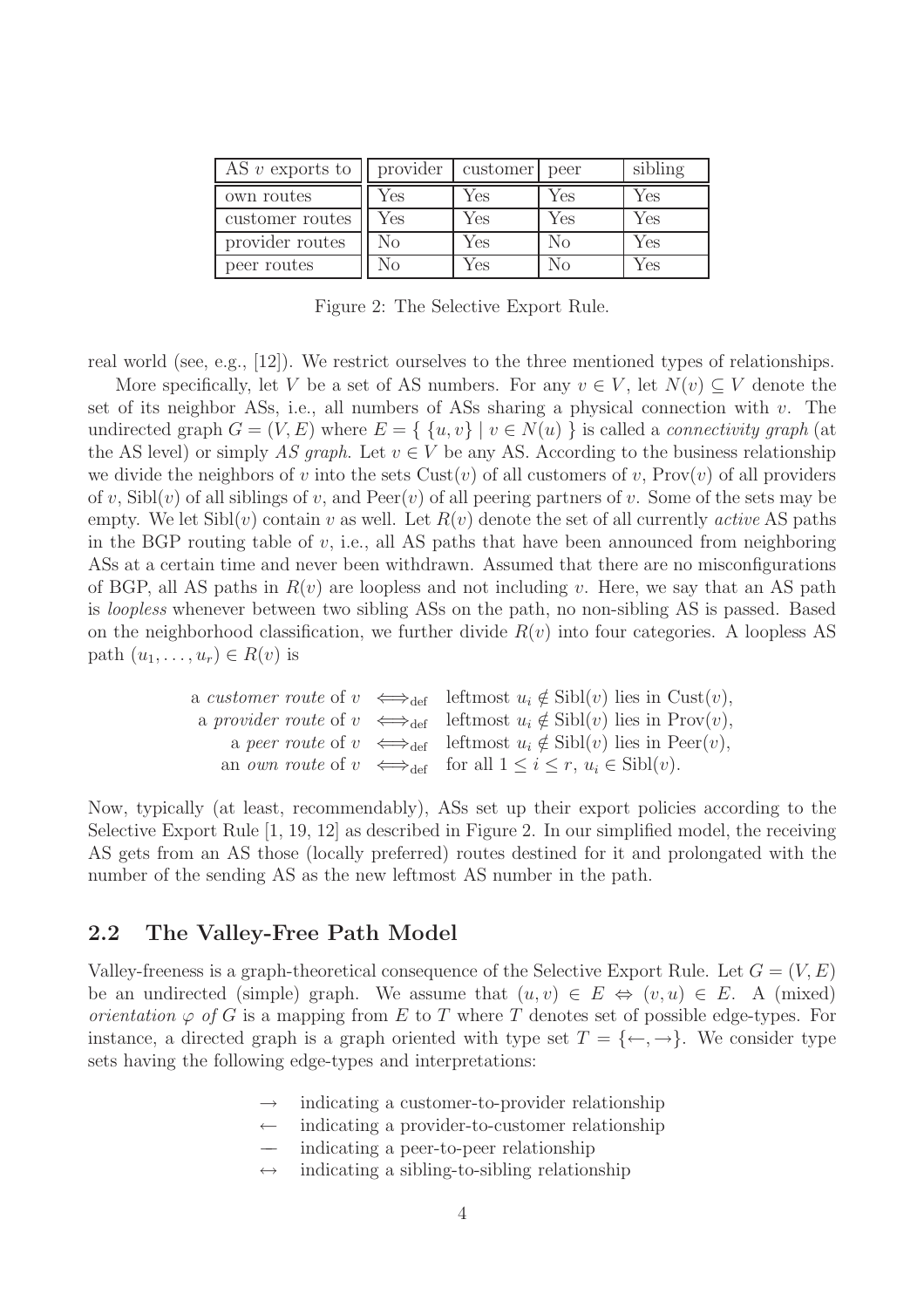Throughout this paper, we only consider orientations  $\varphi$  that are consistent with respect to  $\rightarrow$ . That is, for all  $(u, v) \in E$  if  $\varphi(u, v) = \leftarrow$  then  $\varphi(v, u) = \rightarrow$  and if  $\varphi(u, v) = \rightarrow$  then  $\varphi(v, u) = \leftarrow$ . Thus, if we allow  $\rightarrow$  as a possible edge type, then we immediately allow  $\leftarrow$  as a possible edge type as well.

We extend  $\varphi$  from edges to walks homomorphically. Let  $(v_0, v_1, \ldots, v_m)$  be any walk in a graph G. Then  $\varphi(v_0, v_1, \ldots, v_m)$  is defined to be  $\varphi(v_0, v_1)\varphi(v_1, v_2)\ldots\varphi(v_{m-1}, v_m)$ , i.e., in our setting generally, a word in  $\{\leftarrow, \rightarrow, \leftarrow, \leftrightarrow\}^*$ . We will typically use regular expressions to describe walk types given an orientation. An important property of orientations is valleyfreeness, which we state here in terms of regular patterns of paths.

**Definition 1.** [12] Let G be any graph, and let  $\varphi(G)$  be an orientation of G. A loopless path  $(v_0, \ldots, v_m)$  is said to be valley-free in  $\varphi(G)$  if and only if  $\varphi(v_0, \ldots, v_m)$  belongs to

 ${\{\rightarrow,\leftrightarrow\}}^*{\{\leftarrow,\leftrightarrow\}}^*$  U  ${\{\rightarrow,\leftrightarrow\}}^*$   ${\qquad} {\{\leftarrow,\leftrightarrow\}}^*.$ 

The valley-freeness of paths abstracts the condition that autonomous systems never route data from one of their providers to another of their providers because they instead of earning money, they would have to pay twice for these data streams.

**Theorem 2.** [12] Let  $G = (V, E)$  be an AS graph. Let P be any subset of AS paths of all BGP routing tables, i.e.,  $P \subseteq \bigcup_{v \in V} R(v)$ . If all ASs export their routes according to the Selective Export Rule, then there exists an orientation of P such that all AS paths in P are valley-free.

# 3 Acyclicity Conditions

In the previous section, we have seen how in our simple, abstract BGP some rational economic behavior implies valley-freeness of locally observable routes. These routes reflect short-term behavior determined by routing policies based on commercial relationships. Commercial relationships typically are stable over a longer period and they impose a global structure on the connectivity graph independent of concrete BGP routes.

In this section, we summarize common knowledge on business relations between ASs to obtain a reasonable acyclicity structure within a connectivity graph. We do so by identifying patterns of oriented cycles which we will forbid to be contained in the graph. An oriented cycle can be interpreted as someone being its own provider and customer.

In Figures 3 and 4, the 16 non-isomorphic triads of the 64 possible orientations of a complete graph on three vertices are shown. Figure 3 lists 8 forbidden triads together with plausibility arguments why they are forbidden. The generalizations of the forbidden patterns are fairly obvious. Plausibility is based on size rules:

- 1. If AS u is a customer of AS v, then AS u has much smaller size (i.e., number of routers) than AS v (see, e.g., [15, 12, 26]). This is assumption **A** from the introductory section.
- 2. If AS u is a peering partner of AS v, then AS u and AS v are roughly of the same size (see, e.g., [23]). Moreover, we consider roughly the same size to be a transitive relation.
- 3. If AS u and AS v are siblings, then they count as one AS, i.e., we assume that the size of u is determined by its own number of routers and the number of routers of all its sibling ASs.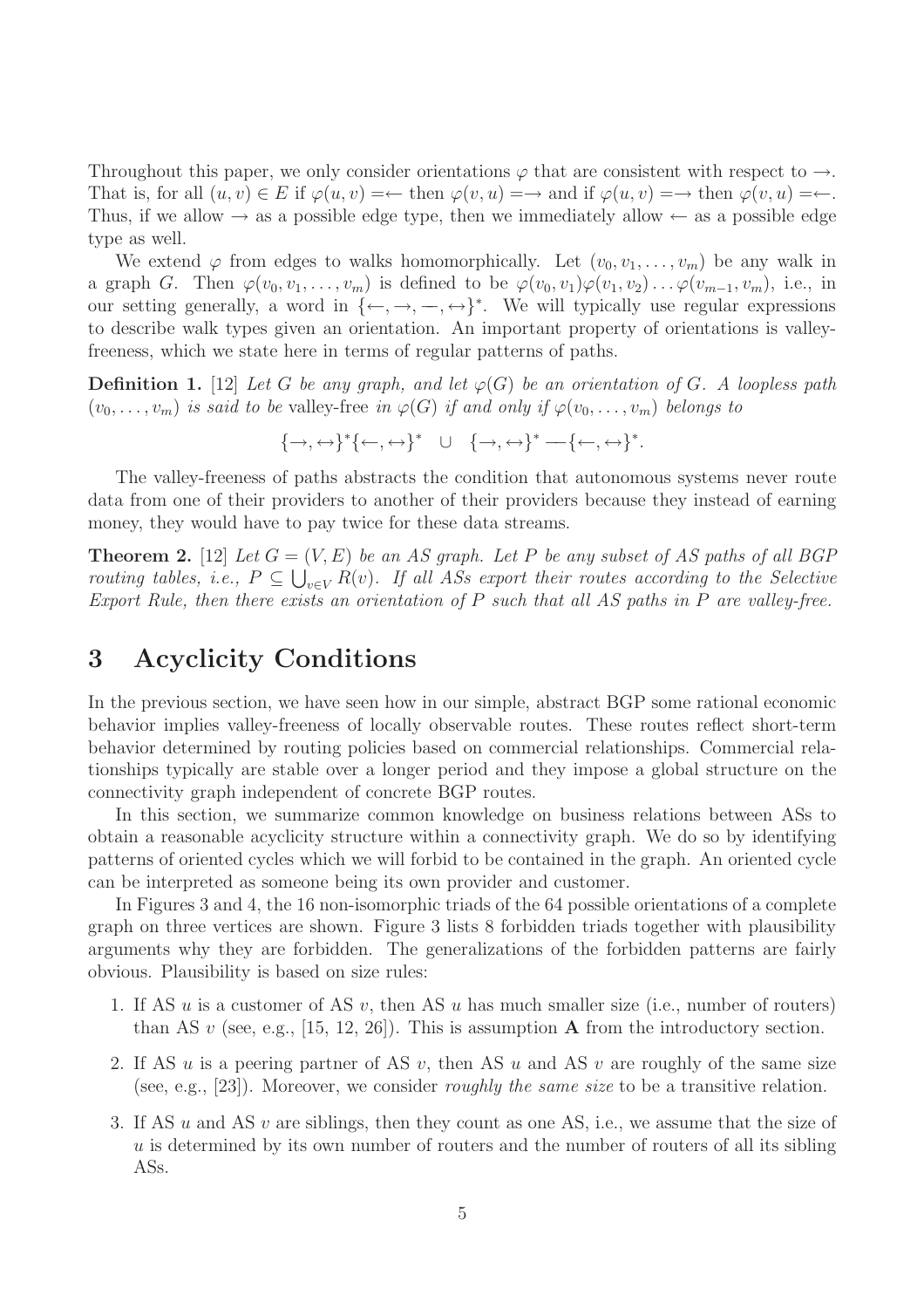| Typically, $C$ is provider of $B$ only if $C$ is much larger<br>than $B$ , $A$ is provider of $C$ only if $A$ is much larger<br>than $C$ . So, $B$ is not much larger than $A$ . A contra-<br>diction to $B$ being provider of $A$ .                                    |                                                                                                       |
|-------------------------------------------------------------------------------------------------------------------------------------------------------------------------------------------------------------------------------------------------------------------------|-------------------------------------------------------------------------------------------------------|
| A typical criterion for a peer-to-peer relation is<br>roughly the same size or traffic. This does not hold<br>if $A$ is much larger than $C$ and $B$ is much larger than<br>А.                                                                                          | $\{\rightarrow, -\}^* \rightarrow \{\rightarrow, -\}^*$                                               |
| Typically, as $B$ and $C$ are siblings, they behave like<br>one AS. So, $B$ and $C$ together are not much larger<br>and much smaller than $A$ at the same time.                                                                                                         | $\{\rightarrow, \leftrightarrow\}^* \rightarrow \{\rightarrow, \leftrightarrow\}^*$                   |
| Typically, $C$ and $A$ have a peer-to-peer relation if<br>they are roughly the same size. The same holds for<br>$A$ and $B$ . So, $B$ should not be much larger than $C$ .                                                                                              | $\{\rightarrow, -\}^* \rightarrow \{\rightarrow, -\}^*$                                               |
| Typically, $A$ and $B$ have a peer-to-peer relation if $A$<br>and $B$ together with its sibling $C$ have roughly the<br>same size. So, $A$ is not much larger than $C$ together<br>with its sibling $B$ .                                                               | $\{\rightarrow,\leftrightarrow,\leftarrow\}^*\rightarrow\{\rightarrow,\leftrightarrow,\leftarrow\}^*$ |
| Typically, $A$ and $C$ have a peer-to-peer relation if $A$<br>and $C$ together with its sibling $B$ have roughly the<br>same size. So, $A$ is not much smaller than $B$ together<br>with its sibling $C$ .                                                              | $\{\rightarrow, \leftrightarrow, -\}^* \rightarrow \{\rightarrow, \leftrightarrow, -\}^*$             |
| Due to the transitivity of the sibling-to-sibling rela-<br>tion, $A$ and $B$ are siblings. So, typically, $A$ and $B$ do<br>not have a peculiar peer-to-peer relation. Note that<br>larger cycles with siblings and at least two peer-to-<br>peer relations make sense. | $\leftrightarrow^* \text{---} \leftrightarrow^*$                                                      |
| Due to the transitivity of the sibling-to-sibling rela-<br>tion, $A$ and $B$ are siblings. So, $A$ together with its<br>siblings $B$ and $C$ is not much larger than $C$ together<br>with its siblings $B$ and $A$ .                                                    | $\{\rightarrow, \leftrightarrow\}^* \rightarrow \{\rightarrow, \leftrightarrow\}^*$                   |

Figure 3: Forbidden triads and their generalized forbidden patterns.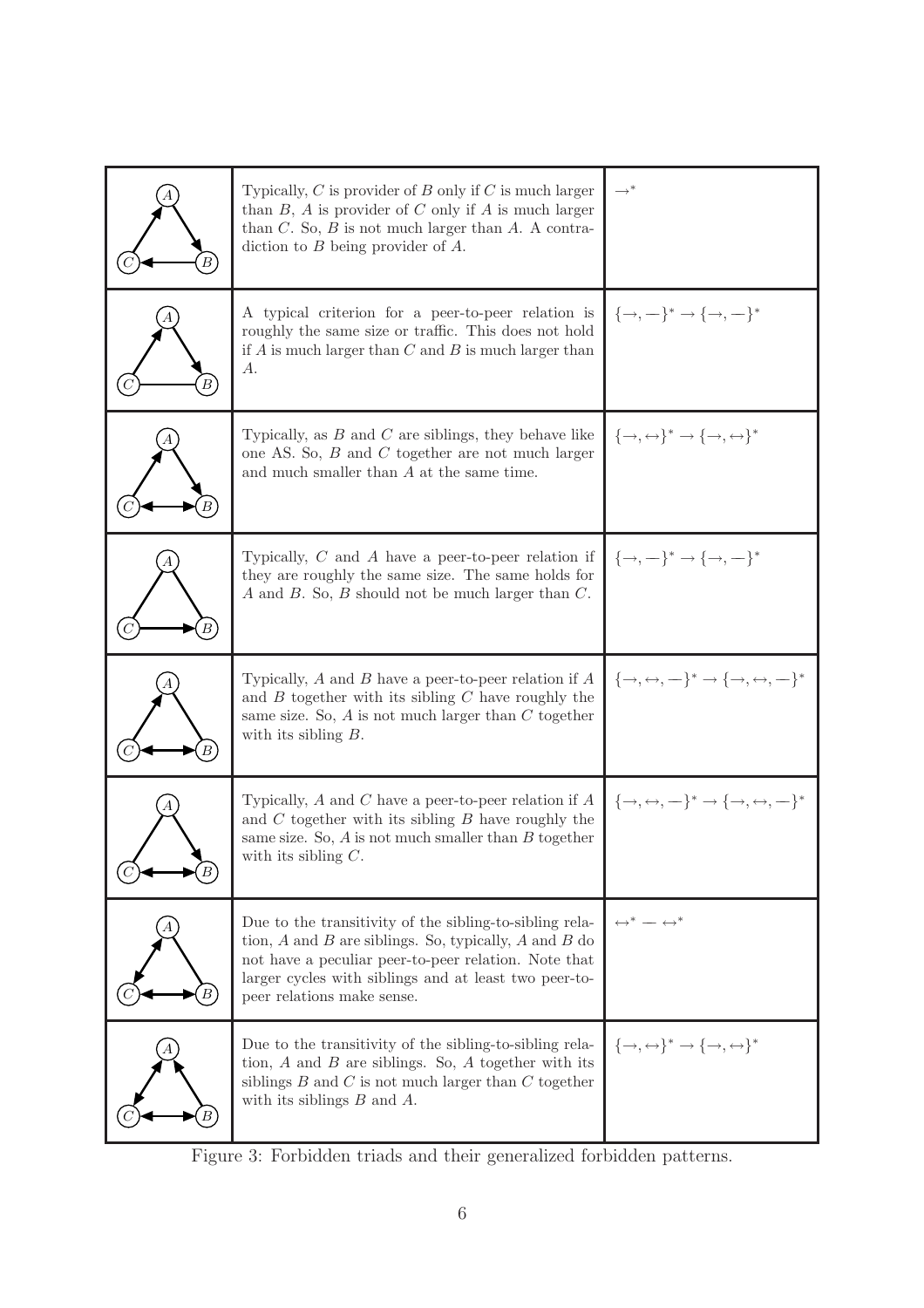

Figure 4: Allowed triads.

Each of these rules may have its exceptions but they certainly describe typical behavior. We idealize the BGP world in assuming that all contracts follow these rules.

The union of all generalized forbidden patterns given in Figure 3 leads to the following definition of an oriented cycle.

**Definition 3.** Let G be any graph, and let  $\varphi(G)$  be an orientation of G. Let C be any minimal cycle of G. C is said to be an oriented cycle of  $\varphi(G)$  if and only if  $\varphi(C)$  belongs to

 ${-, \leftrightarrow}^* \rightarrow {\rightarrow, -, \leftrightarrow}^* \cup {\{-, \leftrightarrow}^* \leftarrow {\left\langle\leftarrow, -, \leftrightarrow\right\rangle^*} \cup \leftrightarrow^* - \leftrightarrow^*.$ 

The minimality of cycles is required since we exactly count occurrences of peer-to-peer edges in oriented cycles. To complement our view on forbidden triads, Figure 4 shows the 8 allowed triads.

Note that in the case that  $\varphi$  does not exhaust the full type set  $\{\rightarrow, \leftarrow, \leftrightarrow\}$ , the patterns of oriented cycles simplifiy. For instance, if the type set is  $\{\rightarrow\}$ , then we obtain that a minimal cycle C is an oriented cycle if and only if  $\varphi(C)$  belongs to  $\rightarrow^*$  or  $\leftarrow^*$  which is the usual understanding of a cycle. As a second example, if the type set is  $\{\leftrightarrow, -\}$ , then a minimal cycle C is an oriented cycle if and only if  $\varphi(C)$  belongs to  $\leftrightarrow^*$  –  $\leftrightarrow^*$ .

We call an orientation *acyclic* if it contains no oriented cycles. In the forthcoming we will need fast algorithms for testing acyclicity which are all based on standard techniques (see, e.g., [4]).

**Lemma 4.** Let K be any subset of  $\{\rightarrow, -, \leftrightarrow\}$ . Testing whether a given graph, with n vertices and m edges, which is oriented with type set K is acyclic can be done in time  $O(n+m)$ .

Proof. We briefly describe algorithms for all cases individually.

- 1. The cases where the type set is either  $\{-\}$  or  $\{\leftrightarrow\}$  are trivial, as graphs oriented in these ways are always acyclic.
- 2. Acyclicity for type set  $\{\rightarrow\}$  can be tested by topological sort.
- 3. For type set  $\{\rightarrow, \leftrightarrow\}$ , replace each sibling-to-sibling edge  $u \leftrightarrow v$  with two edges  $u \rightarrow v$  and  $v \rightarrow u$ . Compute the strongly connected components and test whether each component only contains sibling-to-sibling edges in the original orientation. This can be done in time  $O(n+m)$ .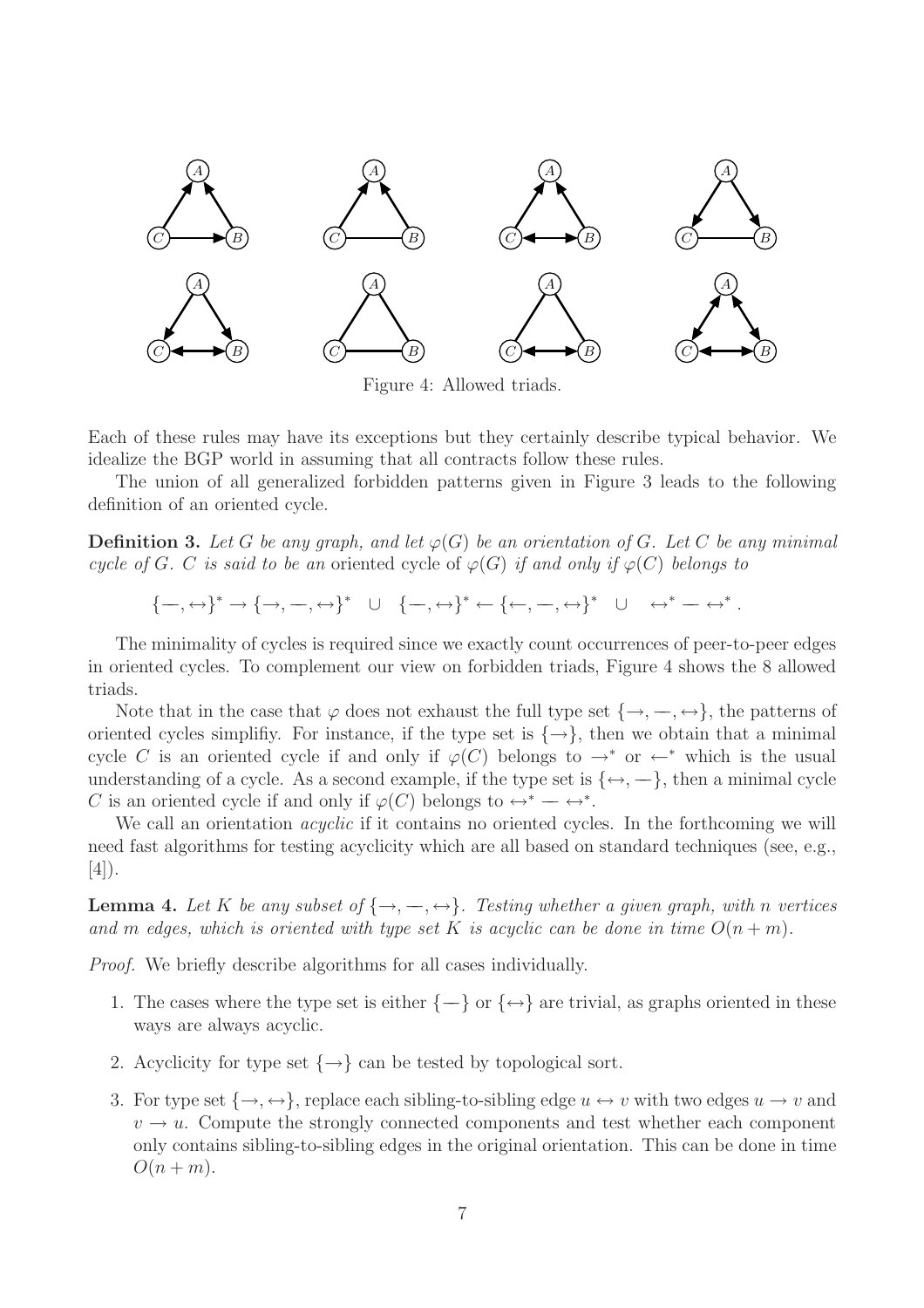- 4. Similarly, for type set  $\{\rightarrow, -\}$ , replace a peer-to-peer edge  $u-v$  with two edges  $u \rightarrow v$  and  $v \rightarrow u$ . Compute the strongly connected components and test whether each component only contains peer-to-peer edges in the original orientation. Again, this can be done in time  $O(n+m)$ .
- 5. For  $\{-,\leftrightarrow\}$ , compute the simply connected components with respect to the  $\leftrightarrow$  edges and check for each oriented edge  $u \rightarrow v$  whether u und v belong to different components. If for some edge this is not true, we have learnt that the graph is not acyclic. This can be done in time  $O(n+m)$ .
- 6. Given the full type set  $\{\rightarrow, -, \leftrightarrow\}$ , we first test acyclicity of the oriented graph with type set  $\{-,\leftrightarrow\}$  induced by ignoring customer-to-provider edges. If the graph passes the test, then we replace in the original orientation  $\leftrightarrow$  and  $-$  edges with directed edges of opposite directions, compute the strongly connected components, and check for each  $u \to v$  or  $u \to v$  whether u and v belong to the different components. If for some edge this is not true, the graph is not acyclic. Clearly, this can be done in time  $O(n + m)$ .

This completes the proof of the lemma.

# 4 Combinatorial Inference of Relationships

Our central problem is: given any set of BGP routes, is there an orientation such that all BGP paths are indeed valley-free and the induced connectivity graph has the additional property of being acyclic? We bring this issue into a very general, purely combinatorial formulation. Let K and U be two type sets.

| Problem: | ACYCLIC TOR $(K, U)$                                                               |
|----------|------------------------------------------------------------------------------------|
| Input:   | Undirected graph G, path set P, partial orientation $\varphi$ given by an edge set |
|          | $R$ with labels from $K$                                                           |
| Output:  | A completion of the orientation $\varphi$ using only edge types from U such that   |
|          | the completed orientation, with respect to type set $K \cup U$ , contains no cycle |
|          | and all oriented paths in $P$ are valley-free, or indicate that such a completion  |
|          | does not exist                                                                     |

Interpretation. Applied to a real-world scenario, G is the AS graph, P stands for the set of observed BGP routes, e.g., gathered at certain observation points. The set R is an explicite pre-knowledge we have of certain relations between two ASs, as observable from several resources on the Internet. The task is to find a hypothetical valley-free and acyclic orientation in accordance with our pre-knowledge. In a test setting, G is a BGP-world model, P could be the set of information made available to BGP speakers, and R could describe a specified situation with types from  $K$ . Here, we want to find an orientation that guarantees valleyfreeness and acyclicity and which does not destroy the given specification. For this purpose, an appropriate choice of a type set U is useful. The most important case, of course, is  $U = \{ \rightarrow \}.$ 

Input representation. Let N always denote the input size, i.e.,  $N = ||V(G)|| + ||E(G)|| + |P| + |R|$ where |P| and |R| are the sums of the path lengths in P and in R. The length of a path with

 $\Box$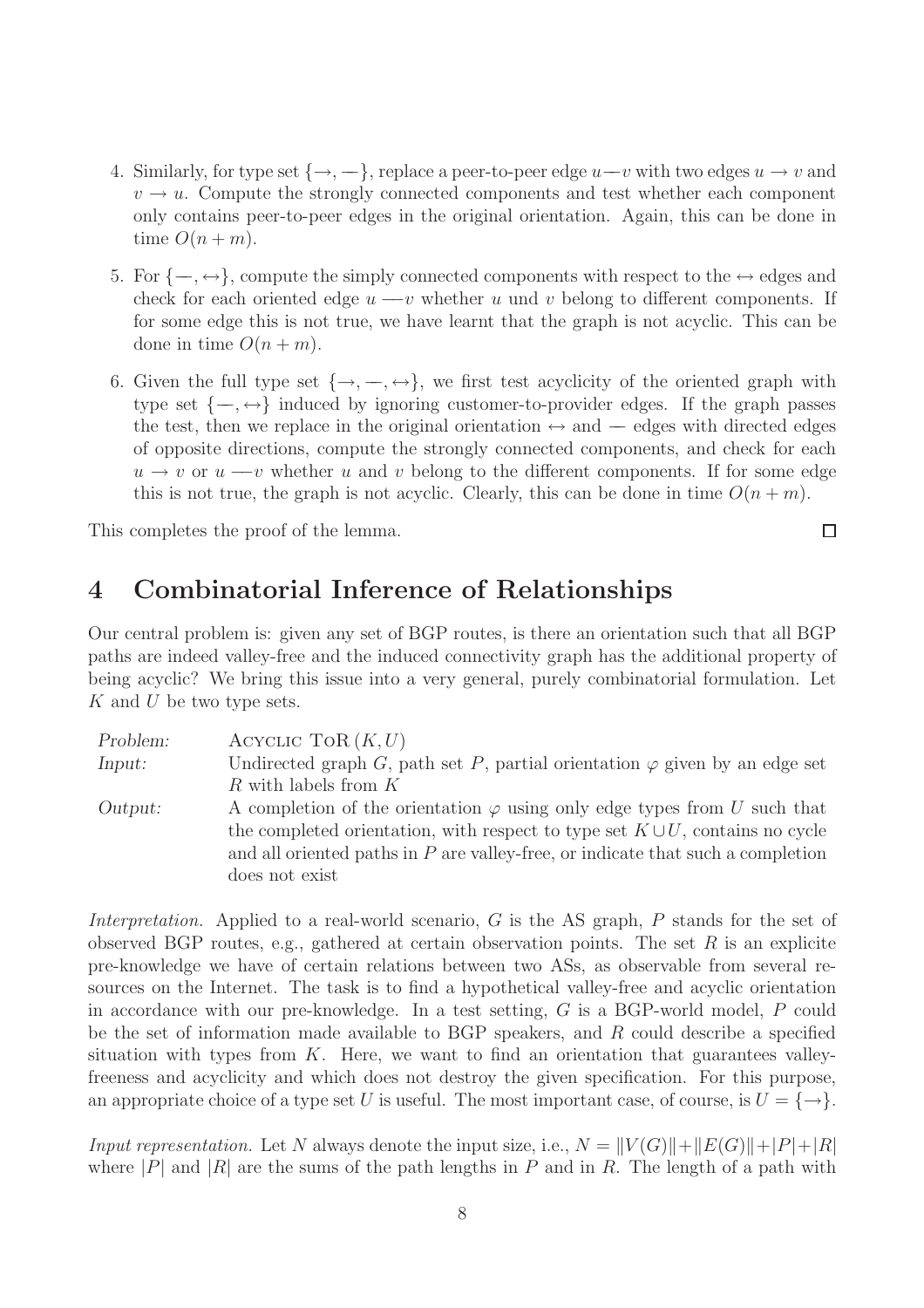k edges is the sum of the lengths of the  $k + 1$  vertex descriptions. Since many of our algorithms run in linear time, we should say a word about the representation of instances. For the sake of simplicity we assume that all vertices and edges of  $G$  actually appear in  $P$ , i.e.,  $G = G(P) = (V(P), E(P))$  where  $V(P)$  denotes the set of vertices appearing in P and  $E(P)$ denotes the set of edges appearing in P. Thus,  $N = O(|P|)$ . We use  $V(p)$  and  $E(p)$  to denote  $V({p})$  and  $E({p})$ . We suppose that an instance is given as an adjacency list of an AS graph  $G(P)$  with vertex set  $V(P)$  and edge set  $E(P)$ , where edges from R are already labeled according to the partial orientation. Moreover, we assume that the path set is represented as a collection of lists having cross-links to the corresponding edges in the AS graph and vice versa. Orientations are stored with the edges in  $G(P)$ . Since there are no more vertices and edges in  $G(P)$  than appearing in P, this guarantees that we can always test valley-freeness in time  $O(N)$ .

Technical remarks. The complexity of the problem depends on the types of allowed orientations. The basic (and typically considered) combinatorial problem appears as case  $K = \emptyset$ , i.e., where we have no pre-knowledge. Without going into formal details, we easily see that if  $K \subseteq K'$ , then ACYCLIC TOR  $(K, U)$  is computationally not harder than ACYCLIC TOR  $(K', U)$ , i.e., an algorithmic upper bound for ACYCLIC TOR  $(K', U)$  is an upper bound for ACYCLIC TOR  $(K, U)$ and an algorithmic lower bound for ACYCLIC TOR  $(K, U)$  is an algorithmic lower bound for ACYCLIC TOR  $(K', U)$ . We say that ACYCLIC TOR  $(K, U)$  is NP-hard if it is NP-hard to decide whether for a given instance of ACYCLIC TOR  $(K, U)$ , there is an acyclic and valley-free orientation in the sense of the problem definition. Evidently, if ACYCLIC TOR  $(K, U)$  is NPhard, then for all  $K \subseteq K'$ , ACYCLIC TOR  $(K', U)$  is NP-hard.

In the forthcoming we will prove the complexity classification shown in Figure 5. From Lemma 4 we immediately obtain the entries for the second and third column of our classification.

**Proposition 5.** Let  $K \subseteq \{\rightarrow, \leftrightarrow, \rightarrow\}$  be any type set. Then, ACYCLIC TOR  $(K, \{\rightarrow\})$  and ACYCLIC TOR  $(K, \{\leftrightarrow\})$  can be solved in time  $O(N)$ .

To further reduce the number of results to be proven, in the next subsection we will see that peer-to-peer relations can essentially be disregarded as options for completions. Subsections 4.2–4.4 then contain the remaining algorithms and hardness results.

#### 4.1 Handling Peer-to-Peer Relations

To handle peer-to-peer edges in both type sets  $K$  and  $U$ , we first show that in an acyclic and valley-free orientation they exhibit a very simple structure, namely they induce a partial ordering among vertex sets. To see this, it is useful to introduce some further notation.

Suppose we are given an orientation  $\varphi$  of a graph G using the type set  $\{\rightarrow, -\}$ . We say that a vertex v is  $P2P$ -reachable from vertex u in G if there exists an oriented path p from u to v in G only consisting of peer-to-peer edges. Notice that P2P-reachability is a reflexive, symmetric, and transitive relation; hence, an equivalence relation. The vertex set thus can be divided into equivalence classes which we call P2P-components.

Let  $p = (w_0, \ldots, w_k)$  be a path of any path set P. We define a set-mapping  $\xi[p]$  which for any vertex set  $A \subseteq V(P)$  collects all positions in p that lie between two positions of vertices of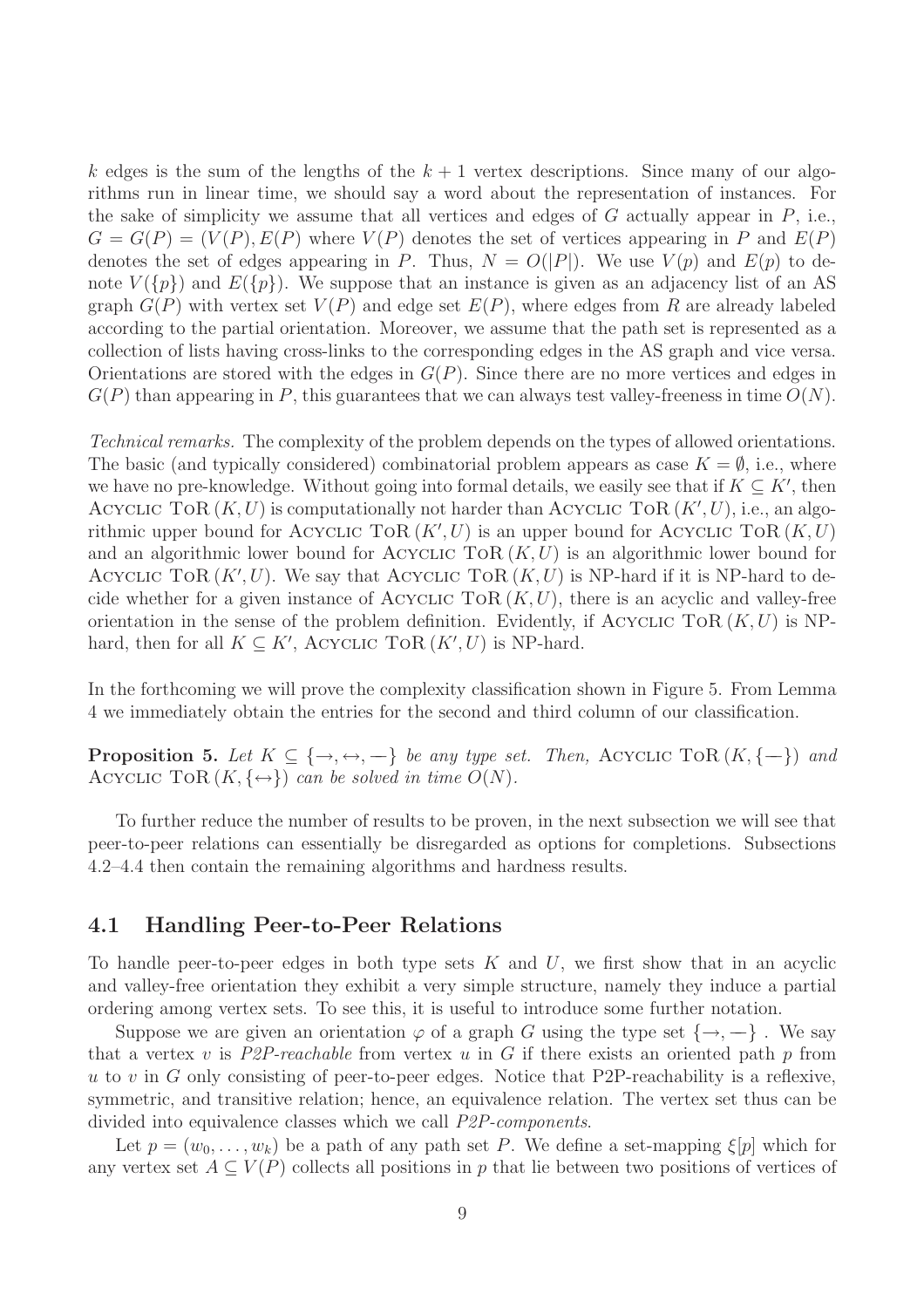|                                    | U             |      |                       |                  |                                |                                    |                                      |  |  |
|------------------------------------|---------------|------|-----------------------|------------------|--------------------------------|------------------------------------|--------------------------------------|--|--|
| К                                  | $\rightarrow$ |      | $\longleftrightarrow$ | $\rightarrow, -$ | $\rightarrow, \leftrightarrow$ | $\longrightarrow, \leftrightarrow$ | $\rightarrow, -$ , $\leftrightarrow$ |  |  |
| Ø                                  | O(N)          | O(N) | O(N)                  | O(N)             | O(N)                           | O(N)                               | O(N)                                 |  |  |
| $\longrightarrow$                  | O(N)          | O(N) | O(N)                  | O(N)             | NP-hard                        | O(N)                               | NP-hard                              |  |  |
|                                    | O(N)          | O(N) | O(N)                  | O(N)             | NP-hard                        | NP-hard                            | NP-hard                              |  |  |
| $\longleftrightarrow$              | O(N)          | O(N) | O(N)                  | O(N)             | O(N)                           | O(N)                               | O(N)                                 |  |  |
| $\rightarrow, -$                   | O(N)          | O(N) | O(N)                  | O(N)             | NP-hard                        | $NP$ -hard                         | NP-hard                              |  |  |
| $\rightarrow, \leftrightarrow$     | O(N)          | O(N) | O(N)                  | O(N)             | NP-hard                        | O(N)                               | NP-hard                              |  |  |
| $\longrightarrow, \leftrightarrow$ | O(N)          | O(N) | O(N)                  | O(N)             | NP-hard                        | NP-hard                            | NP-hard                              |  |  |
| $\rightarrow, - , \leftrightarrow$ | O(N)          | O(N) | O(N)                  | O(N)             | NP-hard                        | NP-hard                            | NP-hard                              |  |  |

Figure 5: Complexity classification of ACYCLIC TOR  $(K, U)$  for  $K, U \subseteq \{\rightarrow, -, \leftrightarrow\}.$ 

A. More specifically, we define  $\xi[p]$  for  $A \subseteq V(P)$  as

 $\xi[p](A) =_{\text{def}} \{ i \mid \text{ there are } \ell \leq i \leq r \text{ such that } [w_{\ell} \in A \wedge w_r \in A] \}.$ 

Note that if  $A \cap V(p) \neq \emptyset$ , then min  $\xi[p](A)$  and max  $\xi[p](A)$  are positions where vertices from A occur.

For any valley-free orientation  $\varphi$  of a graph  $G(P)$  for a path set P (we also say orientation of P), the turning point of a path  $p = (w_0, \ldots, w_k) \in P$  is the maximal position  $0 \le i \le k$  such that  $\varphi(w_{i-1}, w_i) = \rightarrow$ . If the orientation is additionally acyclic, then we can isolate the range of positions within paths where turning points occur. Observe that generally, in order to have an acyclic and valley-free orientation, in each path that contains vertices s and t P2P-reachable from each other and that are not neighbors, the orientation has to point from s in direction of t and from t in direction of s. Otherwise we would find an oriented cycle. An easy consequence is the following proposition.

Proposition 6. Let P be a path set. Suppose we are given an acyclic and valley-free orientation of P using  $\{\rightarrow, -\}$ . Let x and y be vertices in the same P2P-component. For each path  $p \in P$ containing both vertices x and y, the turning point of p belongs to  $\xi[p](\{x,y\})$ .

The following lemma shows that in an acyclic and valley-free orientation, all pairs of vertices from the same P2P-component form a total ordering within each path.

**Lemma 7.** Let P be a path set. Suppose we are given an acyclic and valley-free orientation using  $\{\rightarrow, -\}$ . Let  $\{u, v\}$  and  $\{x, y\}$  be two pairs of vertices such that  $u \neq v$ ,  $x \neq y$ ,  $\{u, v\} \neq v$  ${x, y}$ , v is P2P-reachable from u, and y is P2P-reachable from x. For all paths  $p \in P$ , if  $\{u, v, x, y\} \subseteq V(p)$ , then  $(1) \{u, v\} \cap \{x, y\} = \emptyset$  and  $(2) \xi[p](\{u, v\}) \subseteq \xi[p](\{x, y\})$  or  $\xi[p](\{x,y\}) \subseteq \xi[p](\{u,v\}).$ 

*Proof.* Suppose we have an acyclic and valley-free orientation of P using  $\{-, \rightarrow\}$ . First, let  $p \in P$  be any path which does not contain a peer-to-peer edge (in particular, neither u and v are neighbors in p nor are x and y) and let both pairs  $\{u, v\}$  and  $\{x, y\}$  be contained in p.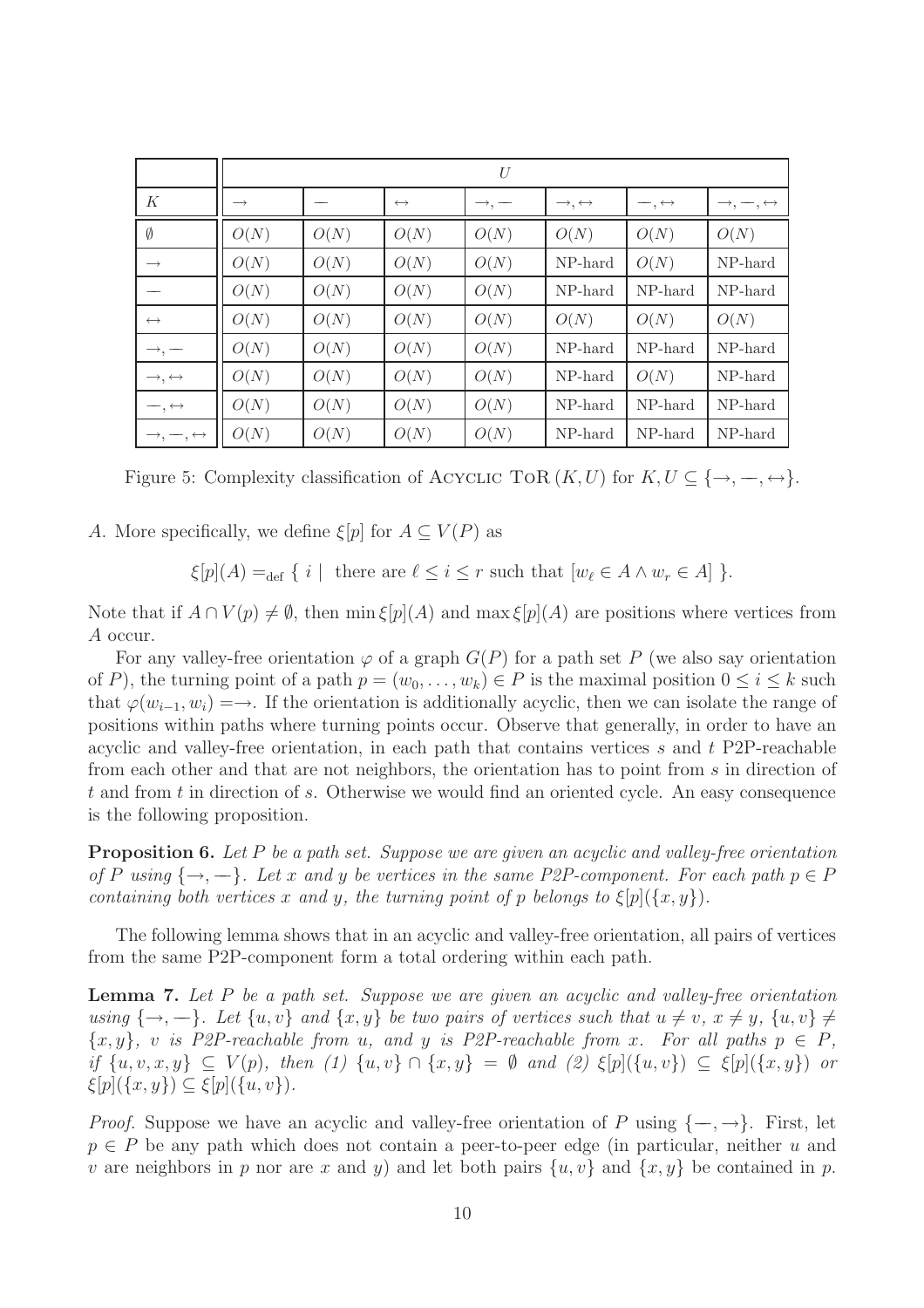From the observation above that lead us to Proposition 6, we obtain that the turning point belongs to  $\xi[p](\{u, v\}) \cap \xi[p](\{x, y\})$ . This excludes the case that  $\xi[p](\{u, v\})$  and  $\xi[p](\{x, y\})$ have at most one common element. Without loss of generality, assume that  $\min \{\{p | (\{u, v\}) \leq \}$  $\min \xi[p](\{x, y\})$ . Consider the vertex sequence

$$
(w_{\min \xi[p](\{u,v\})},\ldots,w_{\min \xi[p](\{x,y\})},w_{\max \xi[p](\{x,y\})},\ldots,w_{\max \xi[p](\{u,v\})},w_{\min \xi[p](\{u,v\})}).
$$

For this sequence not to be an oriented cycle in  $G(P)$ , it must hold that  $\min \xi[p](\{u, v\})$  $\min \{\mathfrak{p} | (\{x, y\})\}$  and  $\max \{\mathfrak{p} | (\{x, y\})\}$  max $\{\mathfrak{p} | (\{u, v\})\}$ . Recall that the vertices at positions  $\min \{\mathfrak{p} | (\{u, v\})\}$  and  $\max \{\mathfrak{p} | (\{u, v\})\}$  can be connected in  $G(P)$  by a path totally consisting of peer-to-peer edges. Equally,  $\min \xi[p](\{x, y\})$  and  $\max \xi[p](\{x, y\})$  can be bridged by such a path. The case of p having a peer-to-peer edge can be treated in a similar way. The statement of the lemma follows.  $\Box$ 

Note that Lemma 7 also shows that in acyclic and valley-free orientations, paths contain at most two vertices from an equivalence class according to P2P-reachability.

In addition to Lemma 7, P2P-components show on all paths the same total ordering.

Lemma 8. Let P be a path set. Suppose we are given an acyclic and valley-free orientation using  $\{\rightarrow, -\}$ . Let A and B be two distinct P2P-components. If there is a path  $p \in P$  such that  $||A \cap V(p)|| \geq 2$ ,  $||B \cap V(p)|| \geq 2$  and  $\xi[p](A) \subseteq \xi[p](B)$ , then for each path  $q \in P$  satisfying  $||A \cap V(q)|| \geq 2$  and  $||B \cap V(q)|| \geq 2$ , it holds that  $\xi[q](A) \subseteq \xi[q](B)$ .

*Proof.* Let P be a path set which allows an acyclic and valley-free orientation  $\varphi$  of  $G(P)$  using  $\{\rightarrow, -\}$ . Let A and B be two equivalence classes according to P2P-reachability. Let  $p \in P$  be a path which contains some distinct vertices  $x_A, y_A \in A$  and some distinct vertices  $x_B, y_B \in B$ such that  $\xi[p](\{x_A, y_A\}) \subseteq \xi[p](\{x_B, y_B\})$ . We may assume that  $x_A$  occurs before  $y_A$  in p and  $x_B$  occurs before  $y_B$  in q. Assume to the contrary that there is a path  $q \in P$  containing distinct vertices  $u_A, v_A \in A$  and  $u_B, v_B \in B$  such that  $\xi[q](\{u_A, v_A\}) \nsubseteq \xi[q](\{u_B, v_B\})$ . From Lemma 7, we obtain  $\xi[q](\{u_B, v_B\}) \subseteq \xi[q](\{u_A, v_A\})$ . Here, we also may assume that  $u_B$  occurs before  $v_B$ in q and  $u_A$  occurs before  $v_A$  in q. By Proposition 6, the turning position of p belongs  $\xi[p](A)$ and the turning position of q belongs to  $\xi[q](B)$ . It follows that  $G(P)$  contains an oriented cycle that can be built by a path from  $u_A$  to  $u_B$  belonging to  $\rightarrow^*$  (as in q), followed by a path from  $u_B$  to  $x_B$  belonging to  $-\ast$ , followed by a path from  $x_B$  to  $x_A$  belonging to  $\rightarrow^*$  (as in p), and followed by a path back from  $x_A$  to  $u_A$  belonging to  $-^*$ . A contradiction.  $\Box$ 

We use the lemma to define an auxiliary directed graph  $H(\varphi, P)$ , depending on the path set P and an acyclic and valley-free orientation  $\varphi$  of P with type set  $\{\rightarrow, -\}$ , as follows:

$$
V(H(\varphi, P)) =_{\text{def}} \{ A \mid A \subseteq V(P) \text{ is a P2P-component (with respect to } \varphi) \}
$$
  

$$
E(H(\varphi, P)) =_{\text{def}} \{ (A, B) \mid (\exists p \in P) [\xi[p](A) \subset \xi[p](B) ] \}
$$

By Lemma 8, this graph is always well-defined. Moreover, the graph is a directed acyclic graph since it describes a partial ordering of the vertex subsets.

We will use this auxiliary graph to see that under certain circumstances we can disregard peer-to-peer edges for finding acyclic and valley-free completions. Let P be a path set and let  $\varphi$  a partial orientation of P using –. We say that a P2P-component A is  $\varphi$ -complete if and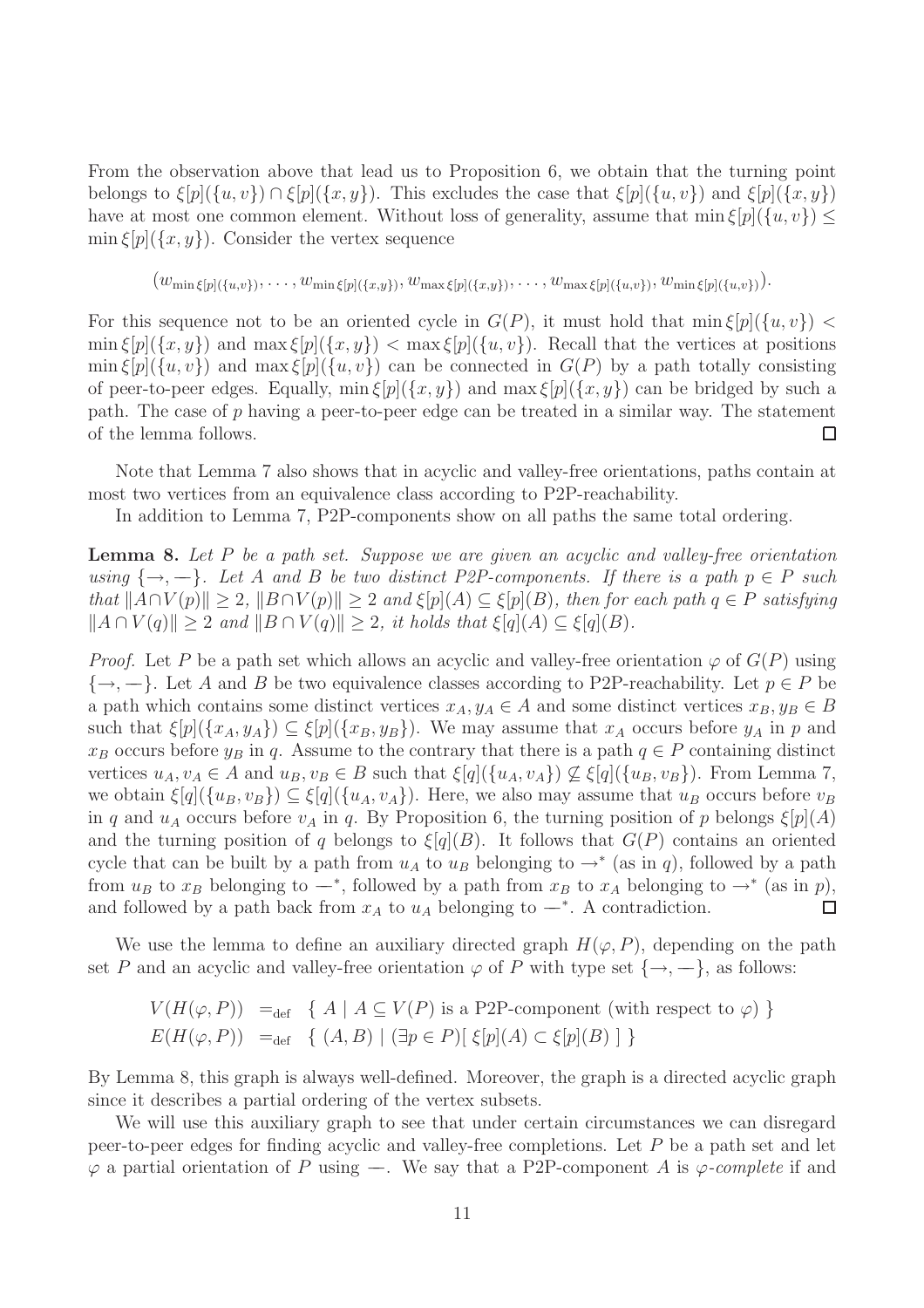only if for all edges  $\{u, v\} \in E(P)$ , if both u and v belong to A then  $\varphi(u, v) = -\infty$ . Notice that the edge  $\{u, v\}$  cannot be oriented as a customer-to-provider edge if we want to guarantee acyclicity.

**Lemma 9.** Let P be an arbitrary path set. Let  $\varphi$  be a partial orientation of P with type set  ${\rightarrow, -}$  such that all P2P-components are  $\varphi$ -complete. There is an acyclic and valley-free completion of  $\varphi$  on P with type set  $\{\rightarrow, -\}$  if and only if there is an acyclic and valley-free completion of  $\varphi$  on P with type set  $\{\rightarrow\}$ .

*Proof.* Direction  $(\Leftarrow)$  holds trivially.

For  $(\Rightarrow)$ , suppose  $\hat{\varphi}$  is an acyclic and valley-free completion of  $\varphi$  on P with type set  $\{\rightarrow, -\}.$ We show that each peer-to-peer edge introduced by the completion can be changed into a customer-to-provider or a provider-to-customer edge without introducing oriented cycles while keeping paths valley-free. Let us consider the auxiliary graph  $H(\hat{\varphi}, P)$ . Suppose the vertex set  $\{A_1, \ldots, A_r\}$  of  $H(\hat{\varphi}, P)$  is topologically sorted, i.e., if  $(A_i, A_j)$  is an edge in  $H(\hat{\varphi}, P)$  then  $i < j$ . We define an orientation  $\psi$ , for all  $u, v \in V(P)$ , as follows:

$$
\psi(u,v) =_{\text{def}} \begin{cases} \hat{\varphi}(u,v) & \text{if } \hat{\varphi}(u,v) \neq - \text{ or both } u \text{ and } v \text{ lie in one P2P-component} \\ \rightarrow & \text{if } \hat{\varphi}(u,v) = - \text{ and } u \in A_i, v \in A_j \text{ with } i < j \\ \leftarrow & \text{if } \hat{\varphi}(u,v) = - \text{ and } u \in A_i, v \in A_j \text{ with } j < i \end{cases}
$$

Since all P2P-components are  $\varphi$ -complete,  $\psi$  is a total function and thus,  $\psi$  is completion of  $\varphi$ . We have to prove the  $\psi$  is acyclic and valley-free. We examine both criteria separately.

- 1. Valley-freeness. Let e be an edge in the graph  $G(P)$  such that  $\hat{\varphi}(e) = -\gamma$ . Since  $\hat{\varphi}$  is a valley-free orientation, any path  $p$  of  $P$  that contains  $e$  must have an orientation of type  $\rightarrow^*$  –  $\leftarrow^*$  or  $\rightarrow^*$  –  $\leftarrow^*$ . Orienting e either as  $\rightarrow$  or as  $\leftarrow$  satisfies valley-freeness. So does  $\psi$ .
- 2. Acyclicity. Let  $e = \{u, v\}$  be any edge of  $G(P)$  such that  $\hat{\varphi}(e) = -\varphi$  and the vertices u, v do not belong to the same P2P-component (with respect to  $\varphi$ ). Let C be any cycle containing e as its last edge. Recall from Definition 3 that an oriented cycle using type set  $\{\rightarrow, -\}$  belongs to

 $-\ast \to \{\to, -\}^* \cup -\ast \leftarrow \{\leftarrow, -\}^*.$ 

As  $\hat{\varphi}(C)$  is an acyclic orientation, i.e.,  $\hat{\varphi}(C)$  does not show the just-mentioned pattern, we have the following three cases to consider:

- (a)  $\hat{\varphi}(C)$  contains an edge oriented as  $\rightarrow$  before coming an edge oriented by  $\leftarrow$  and ending with the edge e oriented as  $\overline{-}$ . Clearly, orienting e in the way  $\psi$  does does not introduce a cycle.
- (b)  $\hat{\varphi}(C)$  contains an edge oriented as  $\leftarrow$  before coming an edge oriented by  $\rightarrow$  and ending with the edge  $e$  oriented as  $-$ . This is similar to the case above. Thus, orienting e in the way  $\psi$  does does not introduce a cycle.
- (c)  $\hat{\varphi}(C)$  completely consists of peer-to-peer edges. Note that a cycle has at least three edges. Since  $u$  and  $v$  belong to different P2P-components there must exist further edges in C with vertices from different P2P-components. Since the P2P-components are totally ordered by natural numbers,  $\psi$  does not introduce a cycle.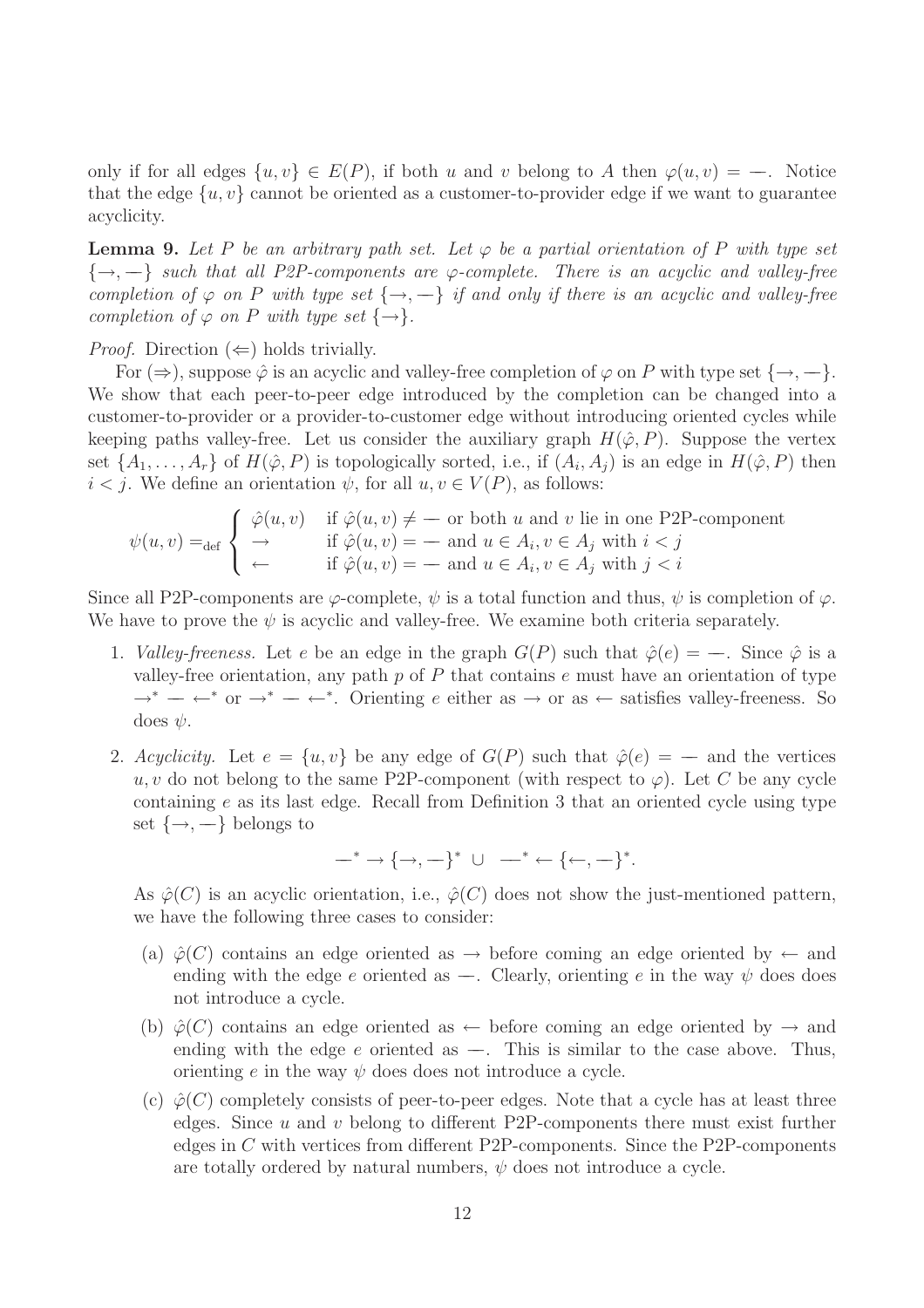This completes the lemma.

Lemma 9 is a twofold generalization of a proposition in [5] which states that for any path set P, there exists a valley-free orientation with type set  $\{\rightarrow, -\}$  if and only if there exists a valleyfree using only  $\{\rightarrow\}$ . First, it proves the same property for additionally acyclic orientations. Second, it proves this property independently of the initially given partial orientation. Note that in respect thereof, the standard case of [5] appears as the nowhere-defined partial orientation.

#### 4.2 Completing with Customer-to-Provider Relations

In this subsection we will see how we can compute, in linear time, an acyclic and valley-free orientation no matter of which kind of information our pre-knowledge is. That is, the goal is to show that ACYCLIC TOR  $({\{\rightarrow,\leftrightarrow,\text{--}\},\{\rightarrow\})}$  is solvable in linear time (see Theorem 16). For the sake of clarity, it is reasonable to approach this theorem over several intermediate stages.

We start with the very base case  $K = \emptyset$ . For obtaining a linear time algorithm, the crucial observation is that each vertex appearing somewhere in the middle of a path has in-degree at least one, valley-freeness supposed. This allows us to employ a topological-sort approach.

**Theorem 10.** ACYCLIC TOR  $(\emptyset, \{\rightarrow\})$  can be solved in time  $O(N)$ .

*Proof.* Suppose we are given a path set P. Let v be a vertex such that, for each path in P, if v lies on p then v is an endpoint of the path. If  $G(P)$  can be acyclically oriented such that all paths are oriented valley-free then such a vertex  $v$  must exists: for any acyclic orientation of  $G(P)$  there must exist at least one vertex u such that all edges  $\{u, w\}$  are oriented as  $u \to w$ . Since all paths are valley-free, u cannot be in the middle of any path because that would result in an orientation containing  $\leftarrow \rightarrow$ . Therefore, one vertex v can be forced.

We iteratively reduce the problem by removing such vertices  $v$  for all path-ends and orienting the removed edges away from v as  $v \to w$  for all neigbors w in P. (Note that P has changed.) Assume a reduced path  $(v_0, \ldots, v_m)$  is oriented as  $\rightarrow^* \leftarrow^*$ , then adding v to any end with the edge u,  $v_1$  or u,  $v_m$  oriented as  $\rightarrow$  results in a valley-free orientation. Furthermore, if the reduced graph is acyclic then the graph with  $v$  added is also acyclic.

A precise description is given as Algorithm 1. Clearly, this algorithm can be implemented in such a way that its running time is  $O(|P|)$ .  $\Box$ 

The basic algorithm 1 described in Theorem 10 can be extended by additional linear-time preprocessing phases to handle non-trivial pre-knowledge.

**Theorem 11.** ACYCLIC TOR  $\{\rightarrow\}$ ,  $\{\rightarrow\}$  can be solved in time  $O(N)$ .

*Proof.* We modify Algorithm 1 appropriately. Let  $\perp$  be a vertex which is neither in path set P nor in edge set R. For each oriented edge  $u \to v$  of R, add a path  $(u, v, \perp)$  to the path set. Let P' be the resulting path set. Now apply Algorithm 1 on path set P' where  $\perp$  is not considered as a vertex of  $V(P')$ . Clearly, this algorithm solves the problem correctly (by an argumentation similar to Theorem 10) and runs in time  $O(N)$ .  $\Box$ 

For the case  $K = \{\leftrightarrow\}$  we need some more notation. Let P be any given path set and let  $\varphi$  be a partial orientation of  $G(P)$  given by the set R of sibling-to-sibling edges in  $E(P)$ . We define a vertex set  $U \subseteq V(P)$  to be an S2S-component if for all vertices  $u, v \in U$ , there exists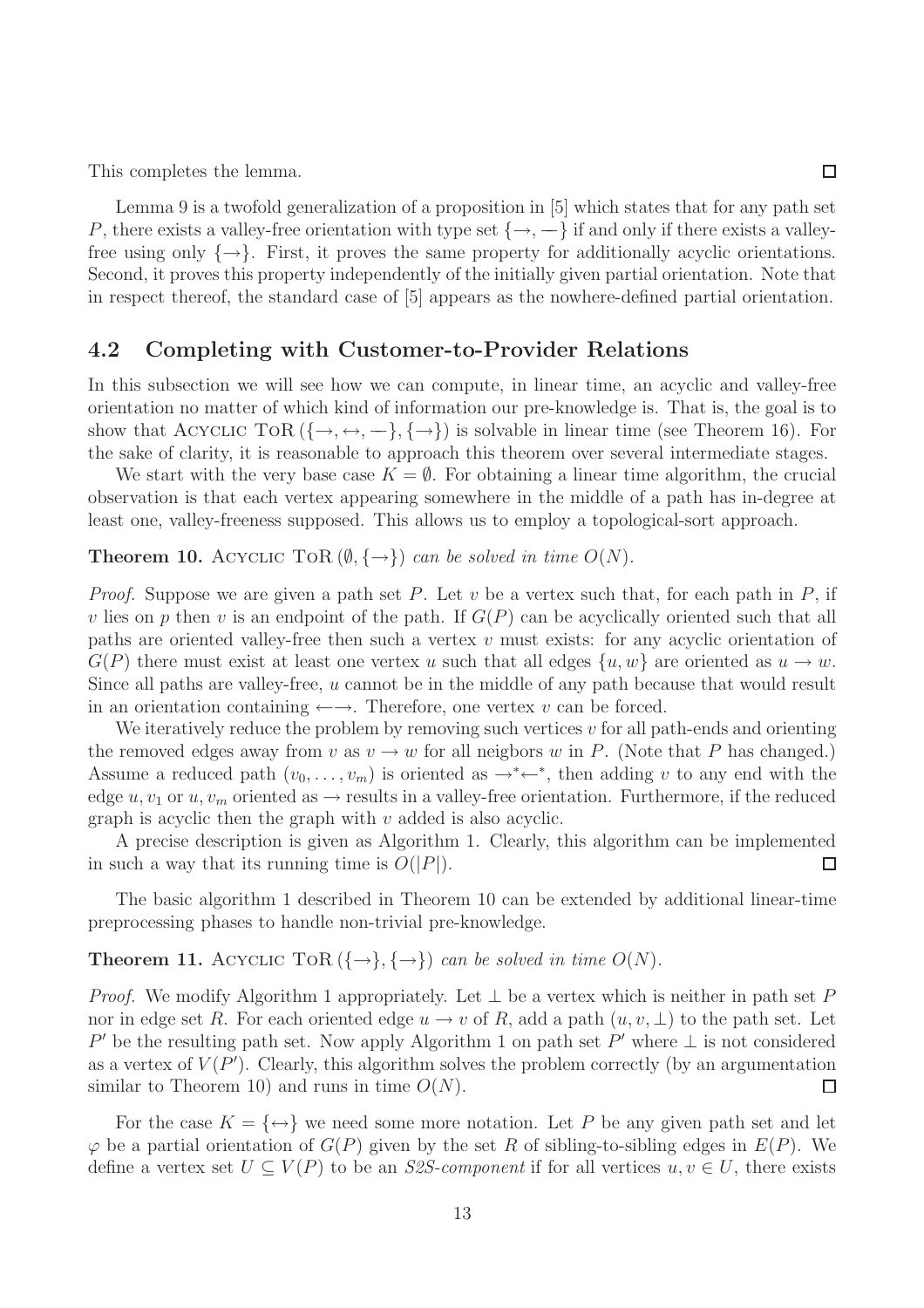Algorithm 1: Linear-time algorithm for ACYCLIC TOR  $(\emptyset, \{\rightarrow\})$ .

**Input:** Undirected graph  $G$ , path set  $P$ 

**Output:** Acyclic and valley-free orientation of the induced graph  $G(P)$ , if it exists, or indication that it does not exist

```
1 foreach vertex v \in V(P) do
 2 count(v) := 03 end
 4 foreach p \in P do
 5 foreach vertex v \in p do
 \begin{array}{c|c|c|c|c} \mathbf{6} & \mathbf{1} & \mathbf{1} & \mathbf{1} & \mathbf{1} & \mathbf{1} & \mathbf{1} & \mathbf{1} & \mathbf{1} & \mathbf{1} & \mathbf{1} & \mathbf{1} & \mathbf{1} & \mathbf{1} & \mathbf{1} & \mathbf{1} & \mathbf{1} & \mathbf{1} & \mathbf{1} & \mathbf{1} & \mathbf{1} & \mathbf{1} & \mathbf{1} & \mathbf{1} & \mathbf{1} & \mathbf{1} & \mathbf{1} & \mathbf{1} & \mathbf{1} & \math\mathsf{z} | count(v) := \text{count}(v) + 18 end
 9 end
10 end
11 U := \emptyset12 foreach vertex v \in V(P) do
13 if count(v) = 0 then
14 | U := U \cup \{v\}15 end
16 end
17 V' := \emptyset18 while U \neq \emptyset do
19 remove a vertex u from U20 for each vertex v such that v \in V \setminus V' and \{u, v\} \in E(P) do
21 | orient \{u, v\} as u \to v22 for each p \in P such that u and v are neighbors in p do
23 \Box if v has a neighbor w in p on the side opposite to u such that w \in V \setminus V' then
24 count(v) := \text{count}(v) - 125 \parallel \parallel end
26 if count(v) = 0 then
27 | | | | U := U \cup \{v\}28 end
29 end
30 end
31 V' := V' \cup \{u\}32 end
33 if V' \neq V then
34 return path set P fails to allow an acyclic and valley-free orientation
35 end
```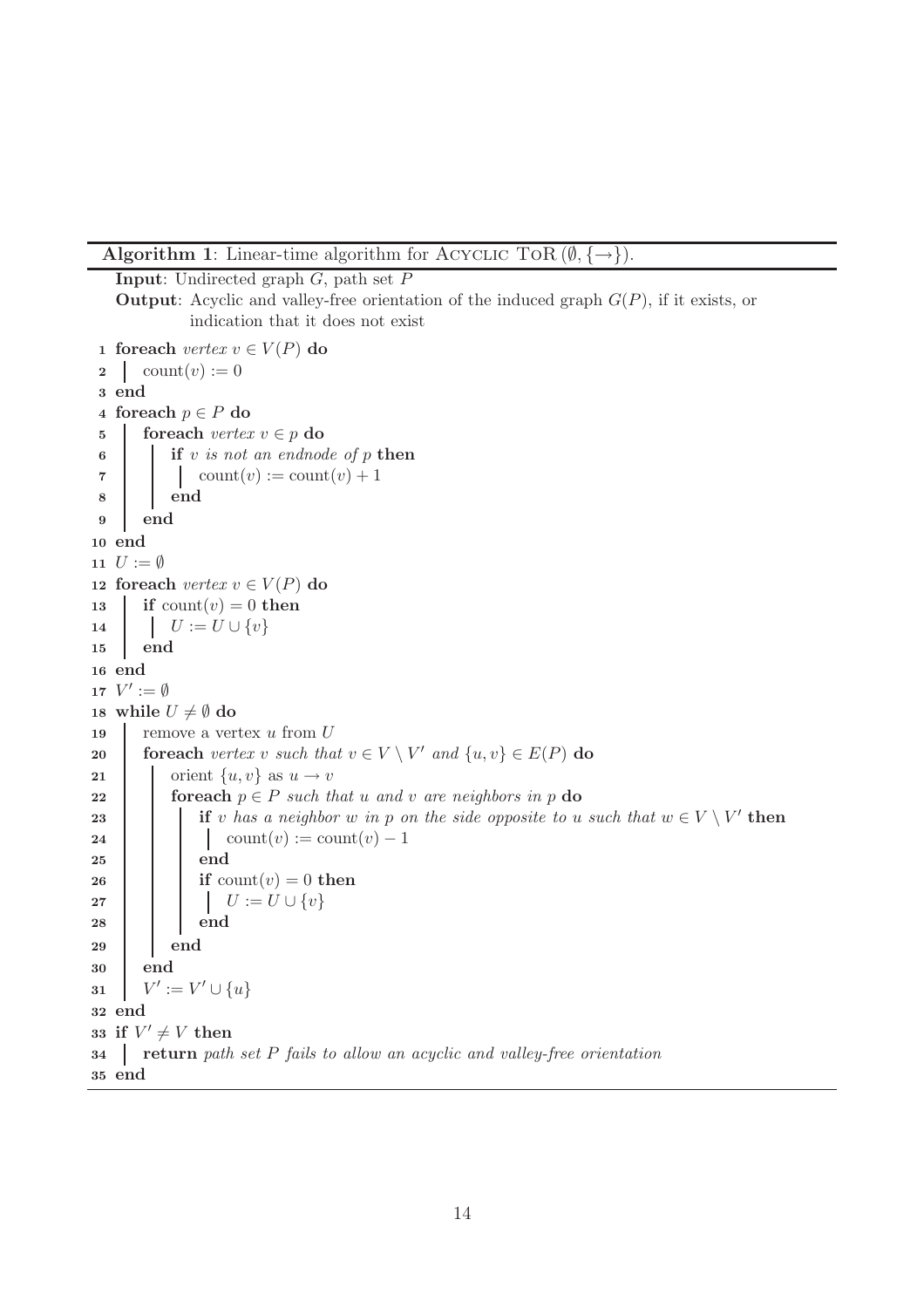a path in  $G(P)$  from u to v consisting only of sibling-to-sibling edges. Clearly, for any given set R the vertex set  $V(P)$  can be divided into S2S-component which can be easily computed in linear time. We say that an S2S-component U is S2S-complete if for all  $u, v \in U$ , the edge  $\{u, v\}$  belongs to R, i.e.,  $\varphi(u, v)$  is defined and  $\varphi(u, v) = \leftrightarrow$ . We say that an S2S-component U is S2S-loopless if for each path  $p \in P$ , there does not occur any vertex not belonging to U between two vertices from U on the path p. An S2S-component is  $S2S$ -closed if it is both S2S-loopless and S2S-complete. Obviously, completeness, looplessness, and closeness can easily be tested in linear time.

**Theorem 12.** ACYCLIC TOR  $({{\leftrightarrow}}$ ,  ${\{\rightarrow\}}$  *can be solved in time O(N).* 

Proof. As we are not allowed to introduce new sibling-to-sibling edges, we only have to check whether the set  $R$  of sibling-to-sibling edges induces an S2S-closed vertex set (meaning the set of vertices  $V(R)$  occurring in R). If not reject the instance. Otherwise replace all occurrences of vertices from an S2S-component A with a representative vertex and remove consecutive occurrences of same vertices in all paths. Now we have an ACYCLIC TOR  $(\emptyset, \{\rightarrow\})$  instance which can be solved in time  $O(N)$  by Theorem 10. Note that computing the reduced instance only needs  $O(N)$  preprocessing time.  $\Box$ 

Corollary 13. ACYCLIC TOR  $\{\rightarrow, \leftrightarrow\}, \{\rightarrow\}$  can be solved in time  $O(N)$ .

Proof. Observe that the preprocessing phase of the algorithm described in the proof of Theorem 12 does not dependent on edges oriented with types other than  $\{\leftrightarrow\}$ . Thus, after this  $O(N)$  preprocessing step we have to solve an ACYCLIC TOR  $({\rightarrow}, {\rightarrow})$  instance which is just Theorem 11. □

The case  $K = \{-\}$  is more complex. Recall from Lemma 7 that in acyclic and valley-free orientations, pairs of P2P-reachable vertices build an inclusion chain within each path.

Theorem 14. ACYCLIC TOR  $({-}, {\rightarrow})$  can be solved in time  $O(N)$ .

*Proof.* For a given instance  $(G, P, R)$ , let  $S \subseteq P$  be the set of paths containing a peer-to-peer edge from R. Let  $G_R(P)$  denote the graph induced by P which only contains the peer-to-peer edges from  $R$ . The algorithm has two phases.

In the first, structure-testing phase of the algorithm we do the following:

- 1. Check for each path of S whether there is at most one peer-to-peer edge and, if there is one, orient all edges towards that edge. If the check fails then return an indication and stop.
- 2. Next check for each path  $p \in P \backslash S$  whether for all pairs  $\{u, v\} \subseteq V(p)$  such that v is P2Preachable from u in  $G_R(P)$ , the sets  $\xi[p](u, v)$  (introduced in the preceding subsection) form an inclusion chain according to Lemma 7 and compute the vertex pair  $e^p$  such that  $\xi[p](e^p)$  is minimal with respect to set-inclusion. Normally, this would imply a worst-case time  $O(|P \setminus S|^2 \cdot |R|) = O(N^3)$  (with a linear-time preprocessing step to compute the connected components in  $G_R(P)$ ). However, we can do better to stay within  $O(N)$ . We simply compute some pair of vertices with minimal distance of their positions in  $p$  (using buckets for each P2P-component) and take this pair as  $e^p$ . We postpone the test of the chain-condition until we have to test for acyclicity and valley-freeness anyway.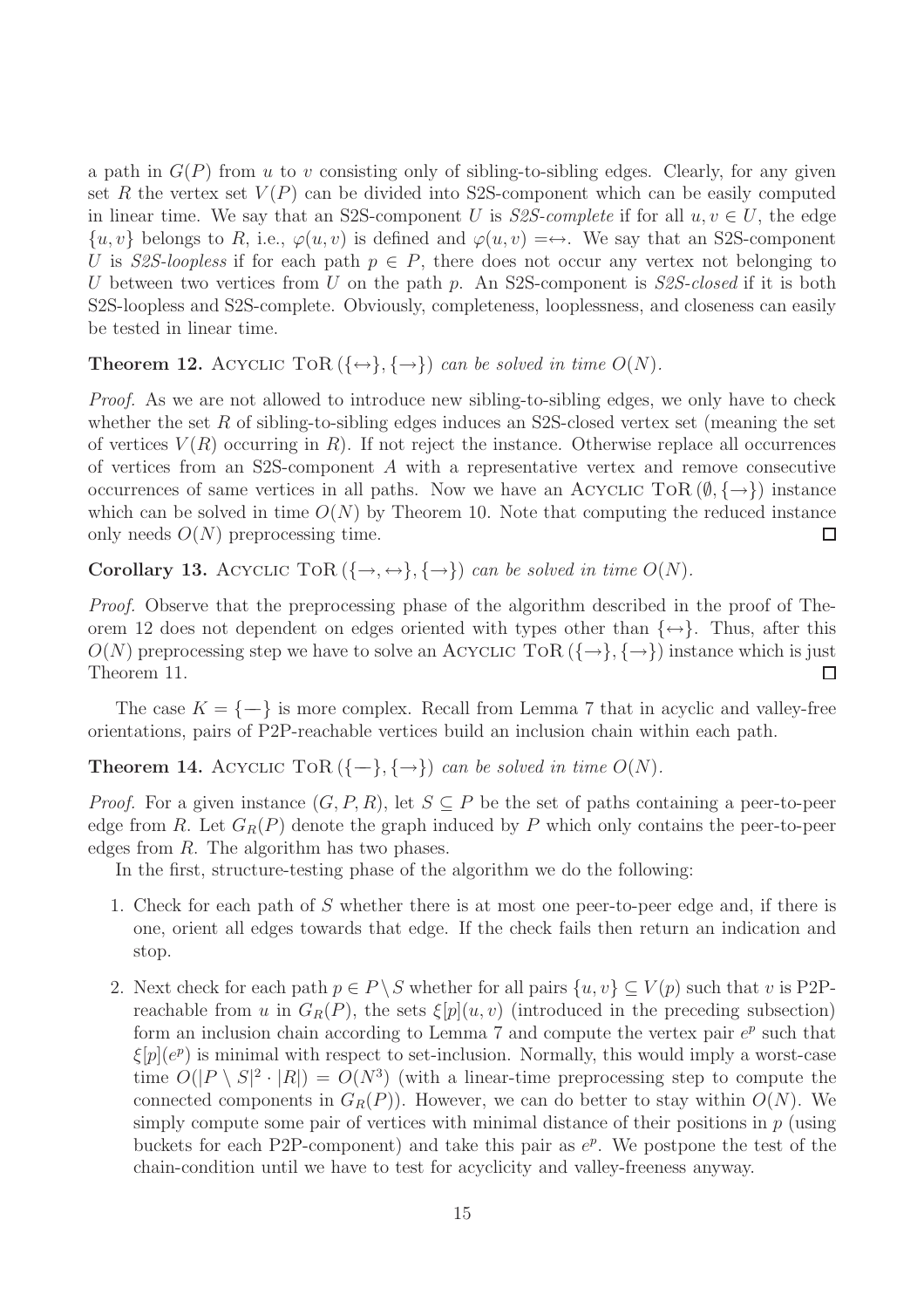- 3. For each path  $p \in P \setminus S$  and its corresponding unique minimal pair  $e^p = \{u, v\}$ , if it exists, orient both the edge going from  $u$  in direction of  $v$  and the edge going from  $v$  in direction of u as out-going edges. Orient all edges outside of  $\xi[p](e^p)$  towards  $e^p$ .
- 4. Now test whether the graph induced by the already oriented edges is acyclic. If not reject the instance. Here, we would also identify cases where the above-mentioned chaincondition is not satisfied. Otherwise proceed as follows. Eliminate from each path  $p \in$  $P \setminus S$  all oriented edges. The remaining edges thus have indices in  $\xi[p](e^p)$  not including  $e^{p}$ 's vertices. Notice that until we have arrived at this point, by Lemma 7, we had no freedom of choice in orienting the edges as we did.

Let  $P'$  denote the remaining path set and let  $X$  denote the set of additionally oriented customerto-provider edges. Note that  $S \subseteq P'$ . Since replacing all peer-to-peer edges with sibling-tosibling edges does not destroy an acyclic and valley-free orientation, in the second phase of the algorithm we solve  $(G, P'\setminus S, R\cup X)$  as an ACYCLIC TOR  $({\{\rightarrow, \leftrightarrow\}, \{\rightarrow\})}$  instance (where edges in  $R$  are taken as sibling-to-sibling edges). It is important to note that by our preprocessing phase, no new sibling-to-sibling edges have to be included. This computing step takes time  $O(|P' \setminus S| + |R \cup X|) = O(N)$  by Corollary 13. Finally, re-insert all peer-to-peer edges from S in the obtained oriented graph, if the graph could be computed. Thus, the overall complexity is  $O(N)$ .  $\Box$ 

# Corollary 15. ACYCLIC TOR  $({\{\rightarrow,\{\rightarrow\},\{\rightarrow\}}})$  can be solved in time  $O(N)$ .

*Proof.* On a given instance  $(G, P, R)$ , we use basically the same algorithm as described in the proof of Theorem 14. The only difference is that we have additional customer-to-provider edges in the our set R that may contradict orientations of edges as forced by the peer-to-peer edges in a path. If we detect such a contradiction after the first phase of the algorithm, then we reject the instance. Otherwise we proceed as in the original algorithm. This is certainly an  $O(N)$  $\Box$ algorithm.

# **Theorem 16.** ACYCLIC TOR  $({\rightarrow, \leftrightarrow, -}, {\rightarrow})$  can be solved in time  $O(N)$ .

*Proof.* For a given path set  $P$  and a partial orientation  $R$ , first test whether the S2S-components are S2S-closed. If note reject the instance. This is correct since we are not allowed to introduce new sibling-to-sibling edges and any allowed cycle in  $G(P)$  containing only sibling-to-sibling edges cannot be transformed into an allowed cycle by replacing one edge with a customer-toprovider edge or a peer-to-peer edge. Otherwise compute a reduced path set  $P'$  and a new partial orientation  $R'$  which is the same as R with the sibling-to-sibling edges being removed which is basically the same as in the preprocessing phase of the algorithms used for Theorem 12. Finally, we solve  $(G(P'), P', R')$  as an ACYCLIC TOR  $({\{\rightarrow, -\}, \{\rightarrow\})}$  instance in time  $O(|P'| + |R'|) = O(N)$  using Corollary 15.  $\Box$ 

#### 4.3 Completions Using Peer-to-Peer Relations

We briefly discuss the implications of Theorem 16 for the inference problems where we use type set  $\{\rightarrow, -\}$ . Mainly, this can be handled with Lemma 9.

Theorem 17. ACYCLIC TOR  $({\rightarrow}, {\rightarrow}, {-}, {\rightarrow}, {\rightarrow}, {\rightarrow})$  can be solved in time  $O(N)$ .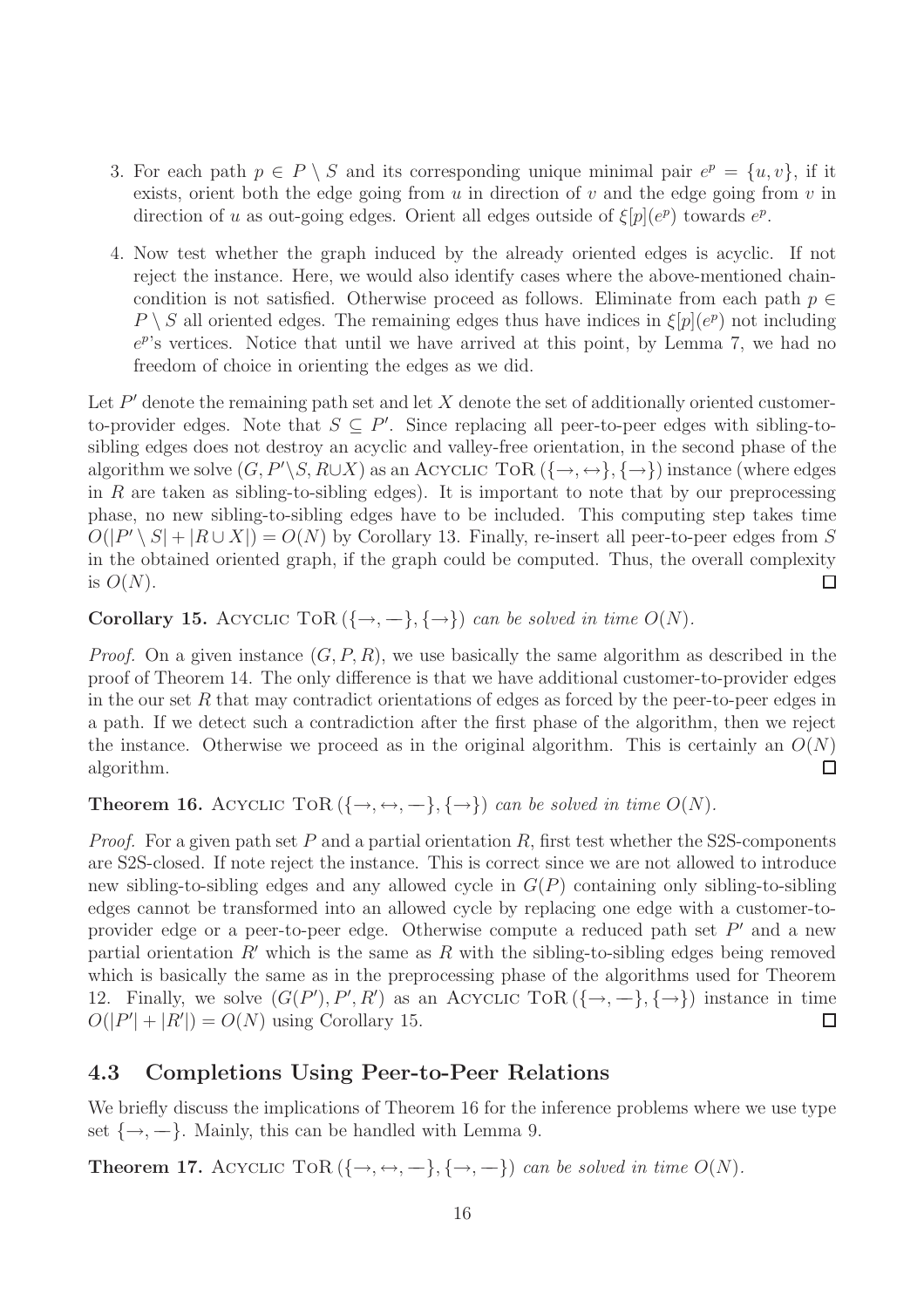*Proof.* First eliminate all sibling-to-sibling edges by computing a reduced instance  $(G(P'),$  $P', R'$ ) where R' only consists of customer-to-provider edges and peer-to-peer edges (as in Theorem 16). Second, solve  $(G(P'), P', R')$  as an ACYCLIC TOR  $(\{\rightarrow, -\}, \{\rightarrow\})$  instance (as in Corollary 15). Correctness follows from Lemma 9.  $\Box$ 

The orientations obtained by Theorem 17 do not give us much information as they ignore peer-to-peer edges. In particular for the case  $K = \emptyset$ , it is therefore desirable to know how we obtain a candidate set for peer-to-peer edges from an acyclic and valley-free orientation with type set  $\{\rightarrow\}$ . To find such a set of maximum cardinality is already NP-hard for the case of only valley-free orientations [5]. Though it could be possible that we get a lower complexity if we additionally suppose an acyclic orientation, the proof in [5] actually shows that this is not the case: deciding whether there are at least  $k$  edges for a given path set  $P$  and a given valley-free and acyclic orientation with type set  $\{\rightarrow\}$  that can be oriented as  $-$  is NP-complete. On the other hand, we can easily compute a maximal set of peer-to-peer candidate edges in time  $O(|P|^2)$  simply by iterating over all edges and checking valley-freeness and acyclicity of the resulting orientation after re-orienting the edges solely.

#### 4.4 Completions Using Sibling-to-Sibling Relations

Finally, we turn to the inference problem using type sets U for completions such that  $\leftrightarrow$  lies in U. In contrast to all cases we considered so far and which all can be solved in linear time, we will now obtain computationally hard problems.

We first mention some exceptions that are easily solvable.

**Proposition 18.** Let U be any type set containing  $\leftrightarrow$ . Then, ACYCLIC TOR  $(\emptyset, U)$  and ACYCLIC TOR  $({\{\leftrightarrow\}} , U)$  can be solved in time  $O(N)$ .

 $\Box$ 

Proof. Orienting all not-yet-oriented edges as sibling-to-sibling edges is a solution.

**Proposition 19.** Let  $K \subseteq \{\rightarrow, \leftrightarrow\}$  be any type set. Then, ACYCLIC TOR  $(K, \{\leftrightarrow, -\})$  can be solved in time  $O(N)$ .

Proof. Again, orient all remaining edges as sibling-to-sibling edges. In contrast to the previous proposition, we now have to check whether the orienation is acyclic and valley-free. This can be done in time  $O(N)$ .  $\Box$ 

All remaining cases constitute NP-hard inference problems. To prove this, we take a closer look at sibling-to-sibling relations. As sibling-to-sibling relations establish an equivalence relation in any acyclic and valley-free orientation, we obtain a partition  $[B_1, \ldots, B_r]$  of V from our orientation, i.e., a collection of non-empty subsets of V satisfying  $B_i \cap B_j = \emptyset$  for  $i \neq j$ , and  $B_1 \cup \cdots \cup B_r = V$ , where the  $B_i$  are just equivalence classes according to the sibling-to-sibling relation, i.e., all  $B_i$ 's are S2S-closed.

If the orientation is not already known to us then we search for suitable candidates for such partitions. We say that a pair  $(P, [B_1, \ldots, B_r])$  is an *admissible decomposition* of P if and only if  $[B_1, \ldots, B_r]$  is a partition of V such that the path set obtained by replacing all vertices of the same block with a unique representative and afterwards removing all multiple occurrences of representatives in all paths, allows an acyclic and valley-free orientation without  $\leftrightarrow$ . (Notice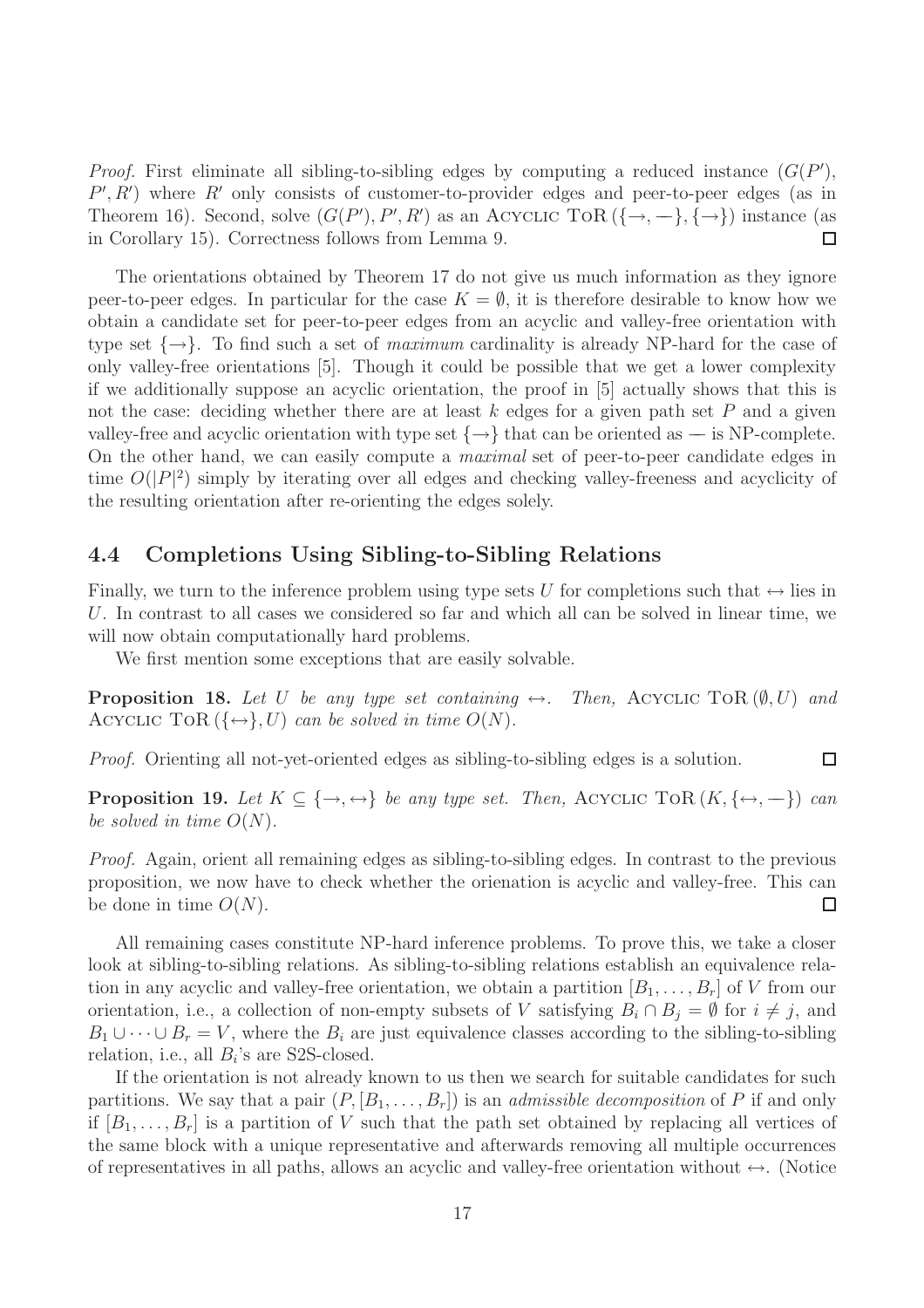that this also includes S2S-looplessness of paths.) We further define the standard refinement relation  $\subseteq$  on partitions which allows us to order partitions. Let  $[A_1, \ldots, A_s]$  and  $[B_1, \ldots, B_r]$ be two partitions of the same set  $V$ . We define

$$
[A_1,\ldots,A_s] \subseteq [B_1,\ldots,B_r] \iff_{def} (\forall i, 1 \leq i \leq s) (\exists j, 1 \leq j \leq r) [A_i \subseteq B_j].
$$

Intuitively, the refinement relations holds between two partitions if we can union components of the finer partition to obtain the coarser partition, i.e., the partition with fewer components. We easily observe that admissible decompositions behave monotonically with respect to the refinement relation, i.e., if for partitions  $\mathcal A$  and  $\mathcal B$ ,  $\mathcal A \subseteq \mathcal B$  and  $\mathcal A$  is an admissible decomposition of  $P$ , then so is  $\mathcal{B}$ .

The following five theorems contain the simplest cases (in terms of pre-knowledge type sets) that are NP-hard and that all together are sufficient to imply NP-hardness for all inference problems not considered so far.

#### **Theorem 20.** ACYCLIC TOR  $\{\rightarrow\}$ ,  $\{\rightarrow, \leftrightarrow\}$  is NP-hard.

Proof. For the proof of the NP-hardness, we use TWO-IN-THREE SAT, i.e., the problem where we ask, given a 3CNF  $H$ , whether there is an assignment to all variables of  $H$  such that in each clause exactly two of the three literals are true. This problem is easily seen to be NP-complete by reduction from the well-known NP-complete problem One-in-Three SAT [14]. It will be enough to reduce Two-in-Three Sat to the decision version of Acyclic ToR ({→}, {→,  $\leftrightarrow$ ). Let H be an arbitrary 3CNF having  $m \geq 3$  clauses  $C_1, \ldots, C_m$ , each having exactly three different literals, and variables  $x_1, \ldots, x_n$ , i.e.,  $H = C_1 \wedge C_2 \wedge \cdots \wedge C_m$ . We construct a path set P on the vertex set  $\{C_1, \ldots, C_m, x_1, \ldots, x_n, \overline{x_1}, \ldots, \overline{x_n}\}$ . Define the following sets of paths:

$$
P_1 =_{def} \{ (C_1, C_2, C_3), (C_2, C_3, C_1), (C_3, C_1, C_2) \} \cup \{ (C_1, C_j, C_2) | 4 \le j \le m \}
$$
  
\n
$$
P_2 =_{def} \{ (x_i, x_j, \overline{x_i}) | 1 \le i, j \le n \text{ and } i \ne j \} \cup \{ (x_1, C_i, \overline{x_1}) | 1 \le i \le m \}
$$
  
\n
$$
P_3 =_{def} \{ (l_{i1}, C_i, l_{i2}), (l_{i2}, C_i, l_{i3}), (l_{i3}, C_i, l_{i1}), (l_{i1}, \overline{l_{i2}}, l_{i3}) | 1 \le i \le m \text{ and } C_i = (l_{i1} \vee l_{i2} \vee l_{i3}) \}
$$

The set  $P_1$  guarantees that all clause vertices  $C_i$  belong to the same set,  $P_2$  separates the literals from their negated literals, and  $P_3$  indicates which literals will be satisfied. Now define  $P =_{def} P_1 \cup P_2 \cup P_3$ . Note that clearly, P can be computed in time polynomial in the number of clauses and variables of the input. We will show that

$$
H \in \text{Two-in-Three SAT} \iff (G(P), P, \{x_1 \to \overline{x_1}\}) \text{ is a solvable Acyclic TOR } (\{\to\}, \{\to, \leftrightarrow\}) \text{ instance.}
$$

We prove both directions separately.

For  $(\Rightarrow)$ , let  $I: \{x_1, \ldots, x_n\} \to \{0, 1\}$  be an assignment to variables witnessing that  $H \in$ TWO-IN-THREE SAT. Define a set  $U$  to consist of all literals made true and all clauses. More specifically,

$$
U =_{def} \{ x_i \mid 1 \le i \le n \text{ and } I(x_i) = 1 \} \cup \{ \overline{x_i} \mid 1 \le i \le n \text{ and } I(x_i) = 0 \} \cup \{ C_i \mid 1 \le i \le m \}.
$$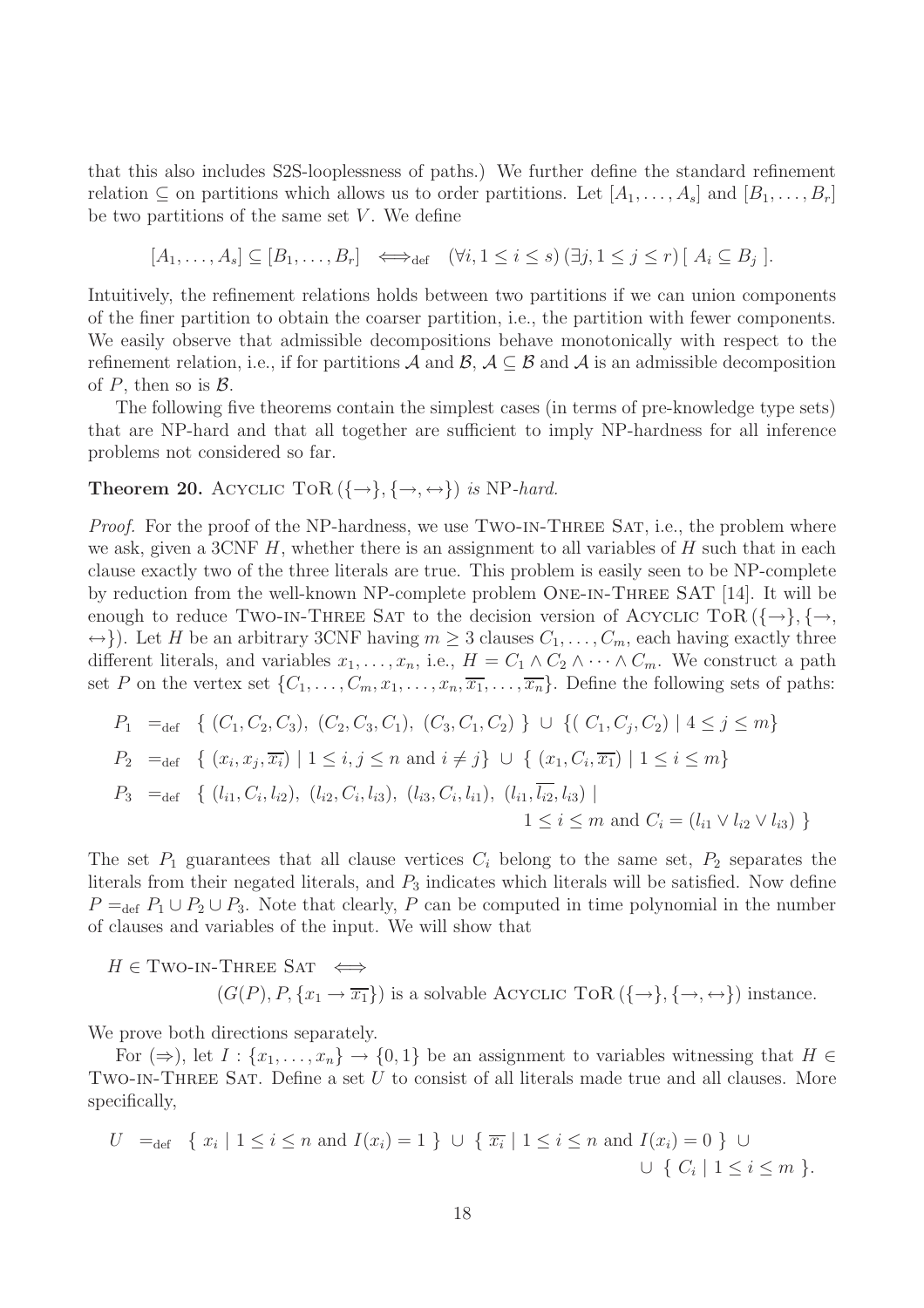Hence,  $U = \{ \overline{x_i} \mid 1 \leq i \leq n \text{ and } I(x_i) = 1 \} \cup \{ x_i \mid 1 \leq i \leq n \text{ and } I(x_i) = 0 \}.$  Clearly,  $x_1 \in U \Leftrightarrow \overline{x_1} \notin U$ . We are done if we can show that  $[U, \overline{U}]$  is an admissible decomposition of P. In the following we use U (or  $\overline{U}$ ) to denote a representative element of U (or,  $\overline{U}$ , respectively). We now consider all path sets individually:

- 1. Since  $C_i \in U$  for all  $1 \leq i \leq m$ , all paths in  $P_1$  have the form  $(U, U, U)$  which simplifies to  $(U)$ .
- 2. Without loss of generality, suppose  $x_i \in U$  which immediately implies that  $\overline{x_i} \notin U$ . It follows that the paths of  $P_2$  have the form  $(U, U, \overline{U})$  or  $(U, \overline{U}, \overline{U})$  which both simplify to  $(U,\overline{U}).$
- 3. In each clause, exactly two literals are satisfied. Without loss of generality, suppose that  $l_{i_1}$  and  $l_{i_2}$  are these literals for clause  $C_i$ . Then, the paths of  $P_3$  that correspond to  $C_i$  all have forms  $(U, U, U)$ ,  $(U, U, \overline{U})$ , or  $(U, \overline{U}, \overline{U})$ , thus, simplify to  $(U)$  or  $(U, \overline{U})$ .

Consequently, after eliminating multiple occurrences of paths, P simplifies to a subset of  $\{(U), (U), (U, U), (U, U)\}\$  which, obviously, allows acyclic and valley-free orientations. Hence,  $(G(P), P, \{x_1 \rightarrow \overline{x_1}\})$  is a solvable instance of ACYCLIC TOR  $(\{\rightarrow\}, \{\rightarrow, \leftrightarrow\})$ .

For  $(\Leftarrow)$ , we assume that  $(G(P), P, \{x_1 \rightarrow \overline{x_1}\})$  is a solvable ACYCLIC TOR  $(\{\rightarrow\}, \{\rightarrow\})$  $\leftrightarrow$ }) instance, i.e., there exists a decomposition  $[U, \overline{U}] \subset [V]$  of P such that  $x_1 \in U \Leftrightarrow \overline{x_1} \notin U$ . Note that we can restrict ourselves to such 2-component decompositions because of the ⊆ monotonicity of admissible decompositions. Without loss of generality, we may assume that  $C_1 \in U$ . Thus,  $\{C_1, \ldots, C_m\} \subseteq U$  because of the definition of  $P_1$ . Furthermore, we have for all  $1 \leq i \leq n$ ,  $x_i \in U \Leftrightarrow \overline{x_i} \notin U$  (otherwise  $U = V$  or  $\overline{U} = V$  because of definition of  $P_2$ ). This allows to define an assignment  $I: \{x_1, \ldots, x_n\} \to \{0, 1\}$  as follows

$$
I(x_i) =_{\text{def}} \begin{cases} 1 & \text{if } x_i \in U, \\ 0 & \text{if } \overline{x_i} \in U. \end{cases}
$$

We have to prove that I satisfies exactly two literals in each clause. Let  $C_i$  be any clause with literals  $l_{i1}, l_{i2}$ , and  $l_{i3}$ . As there are paths in  $P_3$  having the form  $(l_{ij}, C_i, l_{ik})$ , there is an  $l_{ir} \in U$ . Without loss of generality, we assume that  $l_{i1}$  is such a literal. Since there exists for each pairs of literals of  $C_i$  such a path in  $P_3$ , there exists another literal  $l_{is} \in U, r \neq s$ . Without loss of generality,  $l_{i2}$  is such a literal. Due to the path  $(l_{i1}, \overline{l_{i2}}, l_{i3}) \in P_3$ , we know that  $l_{i3}$  is not in U. Overall, by definition of  $I$ , for each clause exactly two literals are made true. This shows  $H \in$  TWO-IN-THREE SAT.  $\Box$ 

Theorem 21. ACYCLIC TOR  $({\{\text{–}\}, {\{\rightarrow,\leftrightarrow\}}})$  is NP-hard.

*Proof.* We describe a reduction from ACYCLIC TOR  $({\{\rightarrow\}, \{\rightarrow\}, \{\rightarrow\}, \{\rightarrow\})}$ . Let  $(G, P, R)$  be an instance to that problem. Let  $u \to v \in R$  be any oriented edge. We are done if we can force such an edge to be oriented in the same way without using a customer-to-provider edge. This can be achieved as follows. We add to the path set two new paths:  $(u, v, \perp)$  and  $(u, \perp, v)$  where  $\perp$  is neither contained in P nor in R. Furthermore, we add the peer-to-peer edge  $v \longrightarrow \perp$  to R. (Note that we can take the same new vertex  $\perp$  for all edges in R.) It suffices to show that u and v cannot be siblings. Assume to the contrary, that u and v are siblings. Then, to avoid an oriented cycle  $(u, v, \perp, u)$ , u must have a peer-to-peer edge with  $\perp$ . However, this is a contradiction to valley-freeness, as  $(u, \perp, v)$  now has two peer-to-peer edges.  $\Box$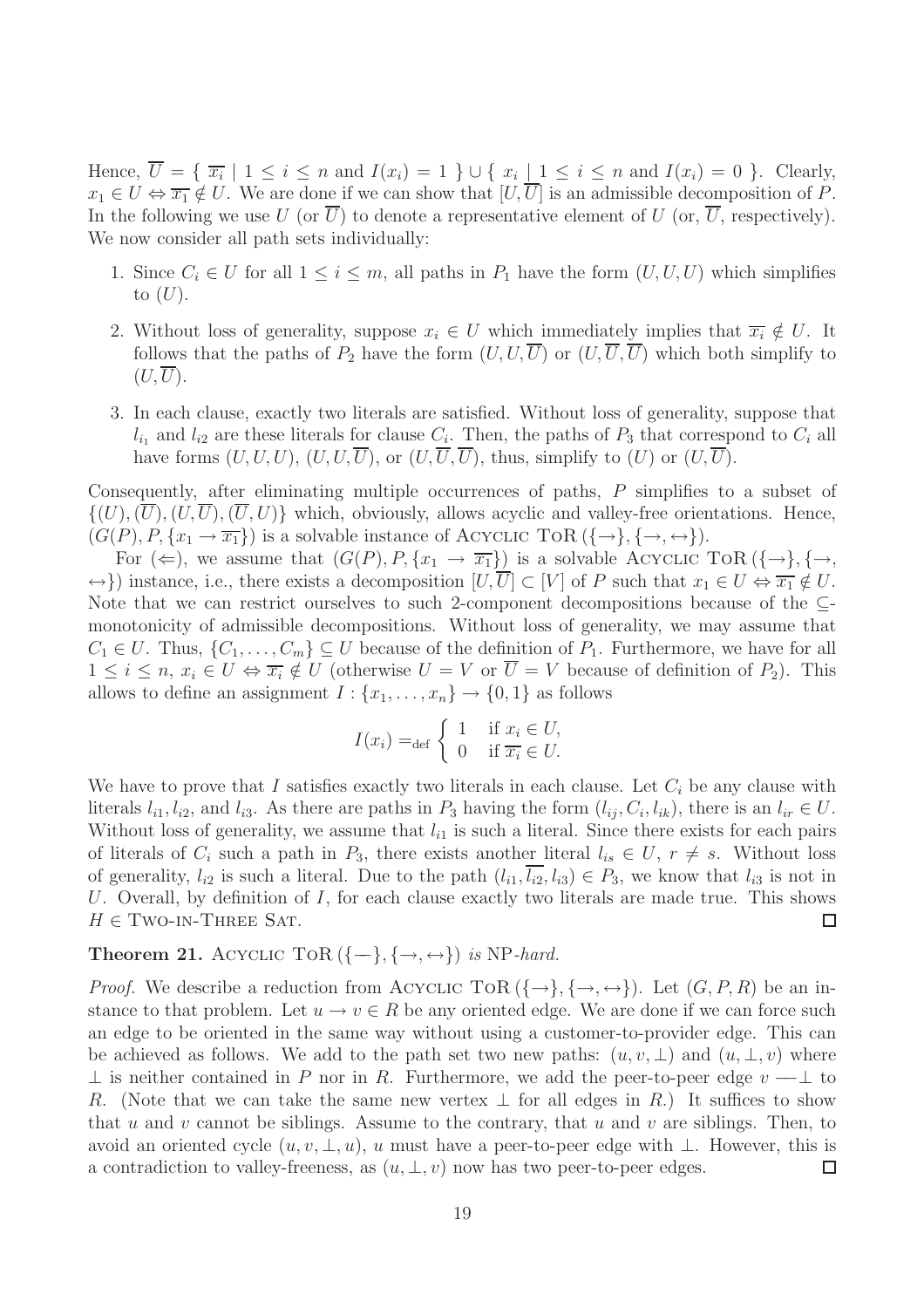Theorem 22. ACYCLIC TOR  $({-}, {\leftrightarrow, -})$  is NP-hard.

*Proof.* For  $U = {\{\leftrightarrow,\text{---}\}\}$ , a careful analysis of the proof of Theorem 20 reveals that a 3CNF H belongs to TWO-IN-THREE SAT if and only if  $(G(P), P, \{x_1 - \overline{x_1}\})$  is a solvable instance of ACYCLIC TOR  $\{\rightarrow, \{\leftrightarrow, \leftarrow\}$ ).  $\Box$ 

Theorem 23. ACYCLIC TOR  $({\{\text{−}\}, {\{\rightarrow,\leftrightarrow,\text{−}\}}})$  is NP-hard.

*Proof.* For  $U = \{\rightarrow, \leftrightarrow, -\}$ , note that the proof of Theorem 22 relies on a partition of the vertex set into two components. Thus any acyclic and valley-free orientation assigns to edges who's vertices belong to different components the same edge type. Thus, we obtain that a 3CNF H belongs to Two-IN-THREE SAT if and only if  $(G(P), P, \{x_1 - \overline{x_1}\})$  is a solvable ACYCLIC TOR  $({\{\text{−}\}, {\{\rightarrow}, \leftrightarrow, \text{−}\}})$  instance.  $\Box$ 

Theorem 24. ACYCLIC TOR  $({\{\rightarrow\}}, {\{\rightarrow,\leftrightarrow,\{-\}}})$  is NP-hard.

*Proof.* Let K be a type set containing  $\rightarrow$  but not  $\rightarrow$ . Since simultaneously replacing all peer-to-peer edges of an acyclic and valley-free orientation with sibling-to-sibling edges maintains acyclicity and valley-freeness,  $(G, P, R)$  is a solvable ACYCLIC TOR  $(K, \{\rightarrow, \rightarrow, -\})$ instance if and only if  $(G, P, R)$  is a solvable ACYCLIC TOR  $(K, \{\rightarrow, \leftrightarrow\})$  instance. Thus, ACYCLIC TOR  $(K, \{\rightarrow, \leftrightarrow, -\})$  is NP-hard by Theorem 20.  $\Box$ 

# 5 Conclusion

We studied algorithmic solutions for the acyclic all-paths type-of-relationship problem. In particular we designed a linear-time algorithm for finding an acyclic and valley-free completion of a partial orientation of a set of AS paths, that only uses customer-to-provider relations for completion whereas the partial orientation can be expressed with arbitrary types of standard AS relationships. Based on some evident assumptions on the size of ASs, acyclicity conditions are given in terms of forbidden graph patterns. The algorithm provides prospects for combining combinatorial methods with more non-combinatorial techniques to explore the solution space of possible Internet hierarchies. To evaluate the quality of this algorithm, we plan to supplement the theoretical study of this paper with experimental investigations. In contrast, permitting sibling-to-sibling relations for completion makes most of the problem versions NP-hard.

Several algorithmic problems remain open. However, from a theoretical point of view, the most interesting open question is whether acyclicity of the Internet hierarchy can be deduced via a game-theoretic analysis. Are acyclically oriented AS graphs Nash equilibria for classes of network creation games (in the sense of [10, 2])?

Acknowledgment. For helpful hints and discussions we thank Vinay Aggarwal, Stefan Eckhardt, Klaus Holzapfel, Olaf Maennel, Johannes Nowak, Thomas Schwabe, Arne Wichmann. In particular we are deeply grateful to Benjamin Hummel for carefully proofreading earlier drafts of this paper.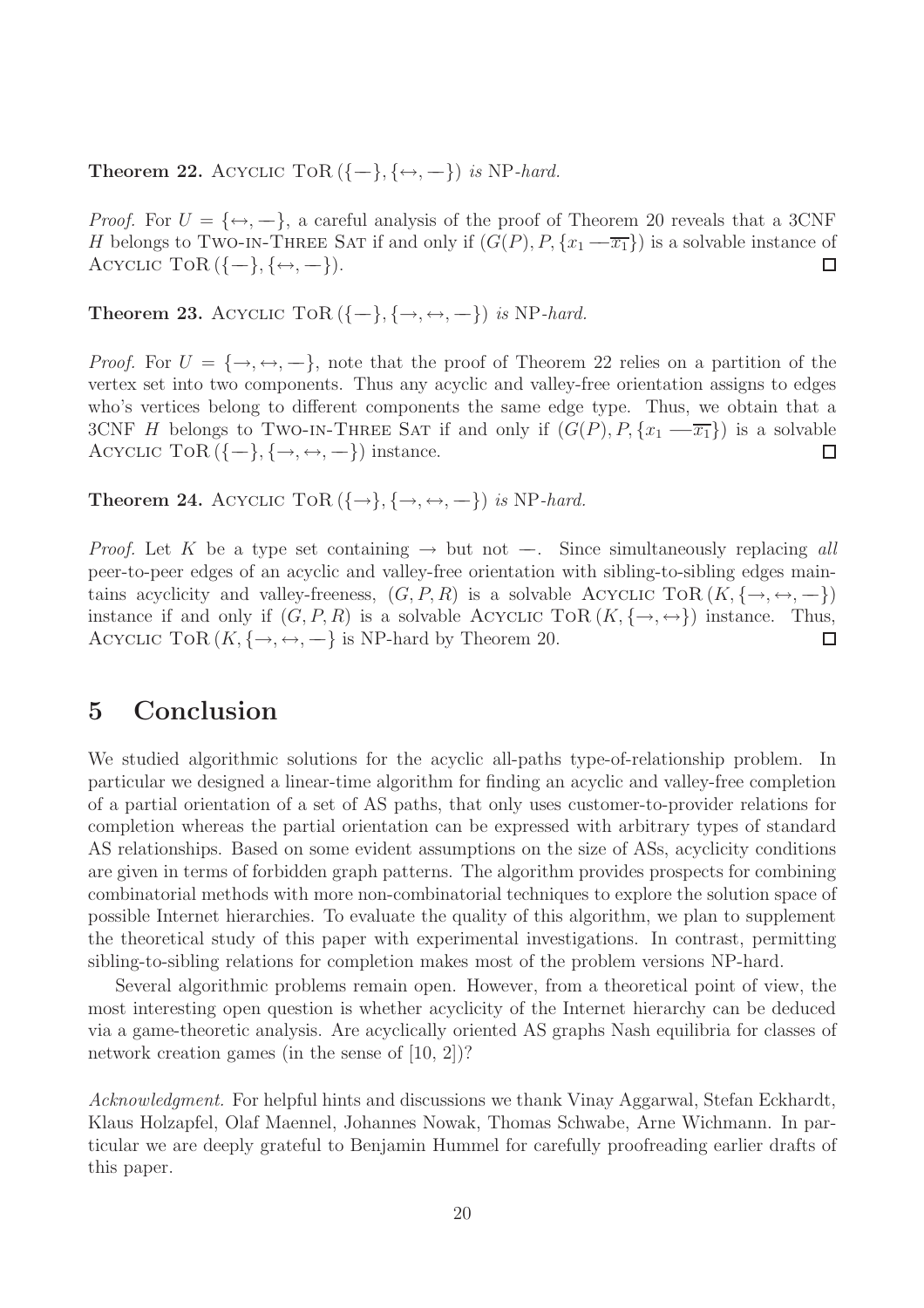# References

- [1] C. Alaettinoğlu. Scalable router configuration for the Internet. In Proceedings of the 5th International Conference on Computer Communications and Networks (ICCCN'96). IEEE Computer Society Press, Washington, D.C., 1996.
- [2] S. Albers, S. Eilts, E. Even-Dar, Y. Mansour, and L. Roditty. On Nash equilibria for a network creation game. In Proceedings of the 17th Annual ACM-SIAM Symposium on Discrete Algorithms (SODA'06), pages 89–98. SIAM, Philadelphia, PA, 2006.
- [3] H. Chang, R. Govindan, S. Jamin, S. J. Shenker, and W. Willinger. Towards capturing representative AS-level Internet topologies. Computer Networks, 44(6):737–755, 2004.
- [4] T. H. Cormen, C. E. Leiserson, R. L. Rivest, and C. Stein. Introduction to Algorithms. The MIT Press, Cambridge, MA, 2nd edition, 2001.
- [5] G. Di Battista, T. Erlebach, A. Hall, M. Patrignani, M. Pizzonia, and T. Schank. Computing the types of the relationships between autonomous systems. IEEE/ACM Transactions on Networking, 2006. To appear. This is an expanded version of [6, 9].
- [6] G. Di Battista, M. Patrignani, and M. Pizzonia. Computing the types of the relationships between autonomous systems. In Proceedings of the 22nd Annual Joint Conference of the IEEE Computer and Communications Societies (INFOCOM'03), pages 156–165. IEEE Computer Society Press, Washington, D.C., 2003.
- [7] X. A. Dimitriopoulos, D. V. Krioukov, B. Huffaker, K. C. Claffy, and G. F. Riley. Inferring AS relationships: Dead end or lively beginning? In Proceedings of the 4th International Workshop on Experimental and Efficient Algorithms (WEA'05), volume 3503 of Lecture Notes in Computer Science, pages 113–125. Springer-Verlag, Berlin, 2005.
- [8] T. Erlebach, A. Hall, A. Panconesi, and D. Vukadinović. Cuts and disjoint paths in the valley-free path model of Internet BGP routing. In Proceedings of the 1st Workshop on Combinatorial and Algorithmic Aspects of Networking (CAAN'04), volume 3405 of Lecture Notes in Computer Science, pages 49–62. Springer-Verlag, Berlin, 2004.
- [9] T. Erlebach, A. Hall, and T. Schank. Classifying customer-provider relationships in the Internet. In Proceedings of the IASTED International Conference on Communications and Computer Networks (CCN'02), pages 538–545. ACTA Press, Calgary, 2002.
- [10] A. Fabrikant, A. Luthra, E. Maneva, C. H. Papadimitriou, and S. J. Shenker. On a network creation game. In Proceeding of the 22nd ACM Symposium on Principles of Distributed Computing (PODC'03), pages 347–351. ACM Press, New York, NY, 2003.
- [11] A. Feldmann, O. Maennel, Z. M. Mao, A. Berger, and B. Maggs. Locating Internet routing instabilities. In Proceedings of the ACM SIGCOMM 2004 Conference on Applications, Technologies, Architectures, and Protocols for Computer Communication (SIGCOMM'04), pages 205–218. ACM Press, New York, NY, 2004.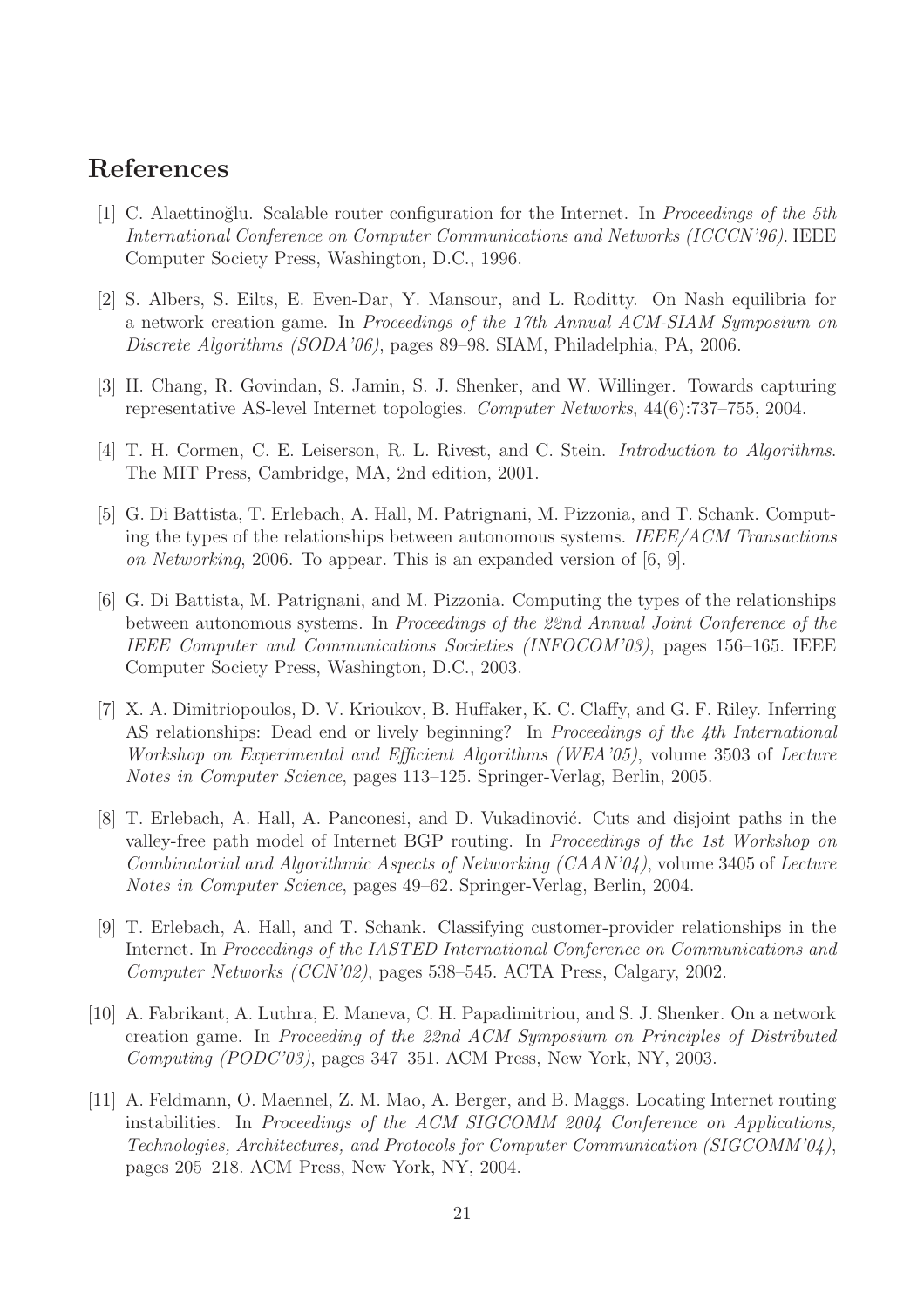- [12] L. Gao. On inferring autonomous system relationships in the Internet. IEEE/ACM Transactions on Networking, 9(6):733–745, 2001.
- [13] L. Gao and J. Rexford. Stable Internet routing without global coordination. IEEE/ACM Transactions on Networking, 9(6):681–692, 2001.
- [14] M. R. Garey and D. S. Johnson. Computers and Intractability: A Guide to the Theory of NP-Completeness. A Series of Books in the Mathematical Sciences. W. H. Freeman and Company, New York, NY, 1979.
- [15] R. Govindan and A. Reddy. An analysis of Internet inter-domain topology and route stability. In Proceedings of the 16th Annual Joint Conference of the IEEE Computer and Communications Societies (INFOCOM'97), pages 850–857. IEEE Computer Society Press, Washington, D.C., 1997.
- [16] T. G. Griffin and B. J. Premore. An experimental analysis of BGP convergence time. In Proceedings of the 9th Annual International Conference on Network Protocols (ICNP'01), pages 53–61. IEEE Computer Society Press, Washington, D.C., 2001.
- [17] T. G. Griffin and G. T. Wilfong. An analysis of BGP convergence properties. ACM SIGCOMM Computer Communication Review, 29(4):277–288, 1999.
- [18] J. Hawkinson and T. Bates. Guidelines for creation, selection, and registration of an autonomous system (AS). RFC 1930, The Internet Society, 1996.
- [19] G. Huston. Interconnection, peering and settlements—Part II. The Internet Protocol Journal, 2(2):2–23, 1999.
- [20] C. Labovitz, A. Ahuja, R. Wattenhofer, and S. Venkatachary. The impact of Internet policy and topology on delayed routing convergence. In Proceedings of the 20th Annual Joint Conference of the IEEE Computer and Communications Societies (INFOCOM'01), pages 537–546. IEEE Computer Society Press, Washington, D.C., 2001.
- [21] C. Labovitz, G. R. Malan, and F. Jahanian. Origins of Internet routing instability. In Proceedings of the 18th Annual Joint Conference of the IEEE Computer and Communications Societies (INFOCOM'99), pages 218–226. IEEE Computer Society Press, Washington, D.C., 1999.
- [22] O. Maennel and A. Feldmann. Realistic BGP traffic for test labs. In Proceedings of the ACM SIGCOMM 2002 Conference on Applications, Technologies, Architectures, and Protocols for Computer Communication (SIGCOMM'02), pages 31–44. ACM Press, New York, NY, 2002.
- [23] W. B. Norton. Internet Service Providers and peering. Equinix White Paper, Equinix, Inc., Foster City, CA, 2001.
- [24] Y. Rekhter and T. Li. A Border Gateway Protocol 4 (BGP-4). RFC 1771, The Internet Society, 1995.